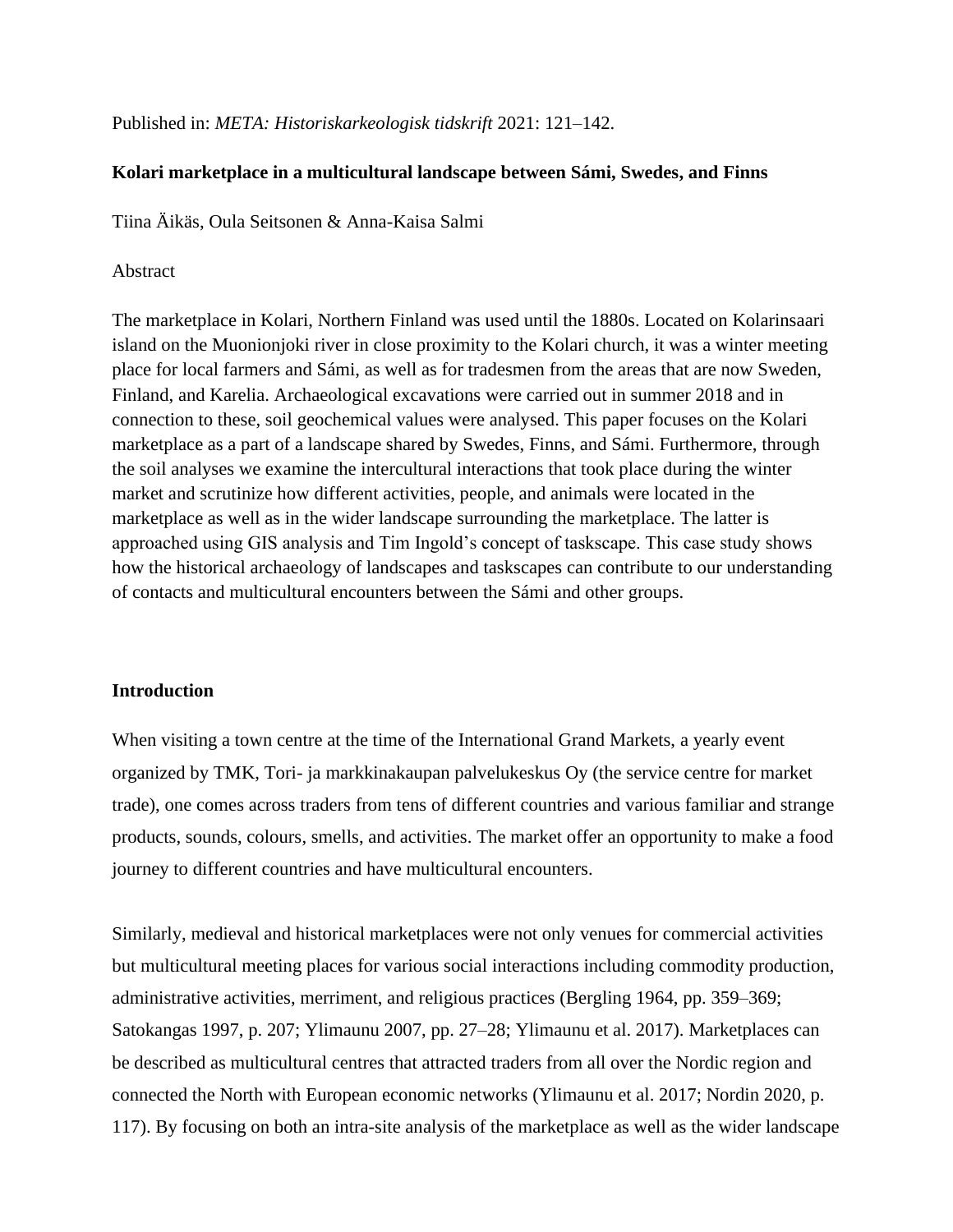surrounding it, we scrutinize the multicultural encounters that took place within and around the marketplace.

The marketplace in Kolari is studied in the context of its landscape, utilized for different daily actions. This "taskscape" using Tim Ingold's (1993) term, consists of interrelated schemes of tasks and their temporalities. In a taskscape, the landscape is created out of everyday activities. The tasks carried out by different actors, both human and non-human, are entangled and create a socially constructed sphere formed of these activities. (Ingold 1993, p. 158; Ingold 1997, pp. 29– 30; Magga 2007; Mazzullo & Ingold 2008, p. 3.) The tasks are interrelated and interlocked with one another and with other aspects of life (Logan & Cruz 2014, pp. 205–206). According to Julian Thomas (2017, p. 269) "tasks should be seen as meaningful interventions that have a decisive role in the formation of a world composed not merely of material entities but also of significance. These tasks are not carried out in isolation: people (and other beings) are mutually attentive, and monitor each other's doings". Taskscapes draw our attention to who is performing a task and how are the different tasks of different actors intertwined (e.g. Logan & Cruz 2014). Hence historical archaeology of taskscapes can contribute to our understanding of contacts and multicultural encounters in a lived landscape.

We approach the site on two different spatial levels, from an intrasite and inter-site perspective. The intercultural interactions that took place at the marketplace are examined using soil geochemical analyses. Soils and their materialities can act as archives of past human activity and offer one proxy to assess the taskscapes and their spatialities (e.g. Äikäs 2015; Jerand et al. 2016). The differing geochemical properties of soils at sites can be used, for instance, to infer areas used for corralling animals or depositing waste (e.g. Jerand & Linderholm 2019; Karlsson 2006). While soil analyses reveal the use of space within a marketplace, spatial analyses of archaeological sites in the wider landscape contribute to our understanding on how the tasks at the marketplace were tied to activities performed in its surroundings. People did not only participate in tasks at marketplaces but the marketplaces themselves were tied into a landscapewide meshwork (Ingold 2017) of sites for different tasks. We scrutinize the interconnectedness of the various chores carried out at and related to the Kolari marketplace and the interactions of the agent's performing those tasks.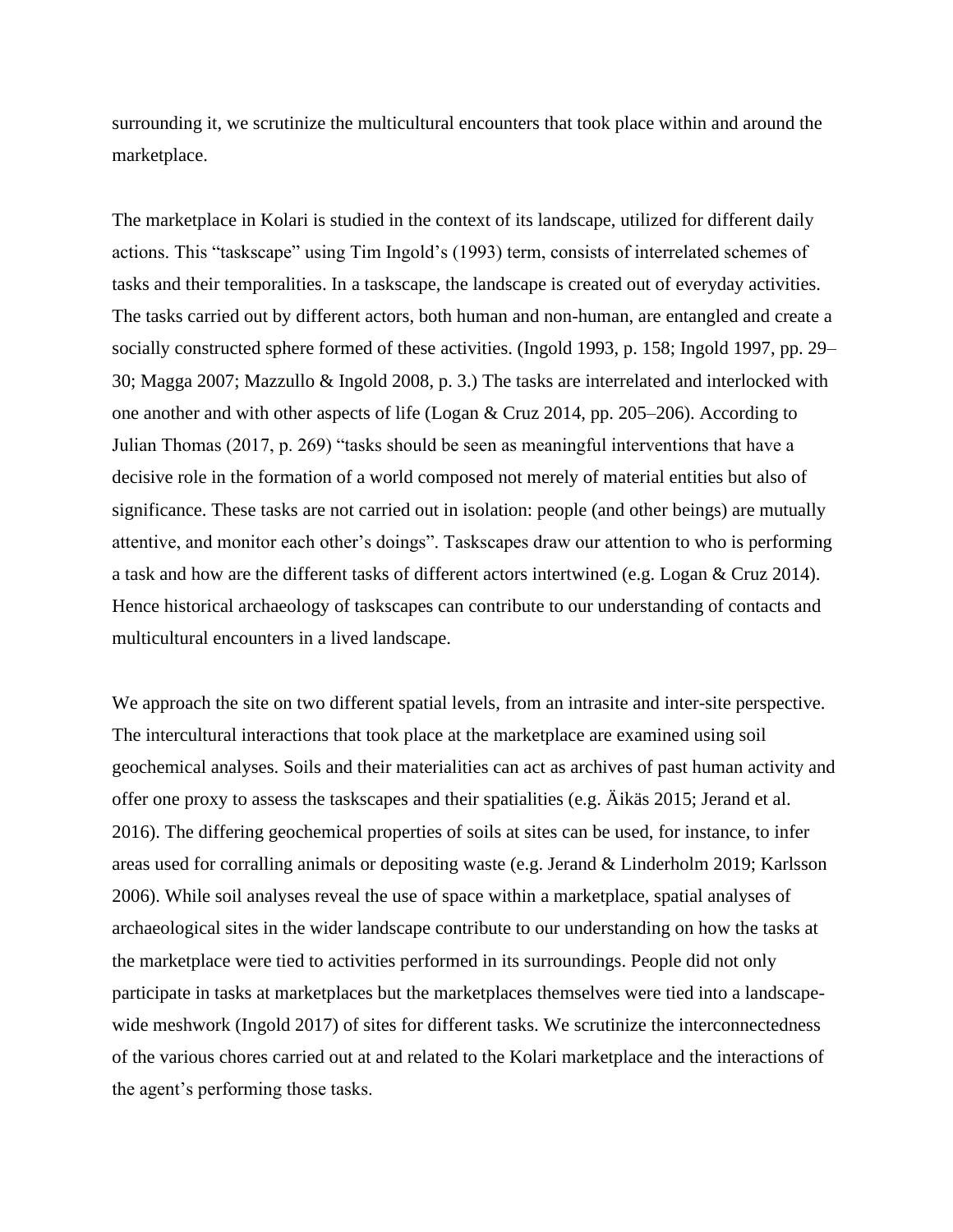# **History of Kolari marketplace**

Kolari market was one of the last seasonal Lapland markets to exist (Paulaharju 1923, p. 84). The history of marketplaces in Lapland extends to the Medieval period when these functioned as meeting points for trade. In the 17th century, the Swedish crown started to build a more governed environment for trading, establishing towns and marketplaces where all trade activities were supposed to happen (Hansen 1984; Lundholm 1991, pp. 337–344; Halinen 1992, p. 46; Wallerström 2017, pp. 184–208). In Lapland, official crown-controlled marketplaces were established, for instance, in Lycksele, Jokkmokk, Arvidsjaur, Jukkasjärvi, Markkina, and Sodankylä (Virrankoski 1973, pp. 448–449; Lundholm 1991, pp. 300–301; Rydström 2009, pp. 4–5). In addition to trade, the marketplaces served various other social functions, and there was usually a church in connection with the marketplace (Bergling 1964, pp. 359–369; Ylimaunu et al. 2017).

The marketplace in Kolari was founded at the latest at the beginning of the 19th century when Finland became a part of the Russian Empire in 1809 and the previous local marketplace in Kengis (SáN. Geavŋŋis; Fi. Köngänen), situated about 20 kilometres southwest, was left on the Swedish side of the new border (Paulaharju 1932, p. 84; Jaako 1994, pp. 11–15). In 1819, a chapel was erected and a burial ground established at the Kolari site (Jaako 1994, pp. 11–15). According to local tradition, the church was established at the place of an old Sámi *gieddi*  (seasonal habitation site) at Porokodan Mella on the Kolarinsaari island, situated in the middle of the Muonionjoki river next to Kolari Village (Fig. 1A), and there had been market-like activities at the site "since time immemorial" (Jaako 1994, pp. 11–15; Paulaharju 1923, p. 84). Similarly, other marketplaces in northern Scandinavia are said to have been established at Sámi seasonal gathering places (Hansen 1984, p. 64).

Kolari Village (Kålare kÿlas) is first found on a map in 1643, in the wonderfully detailed atlas of Tornio Lapland (Torne Lappmark) drawn by Swedish cartographer Olof Tresk (?–1645) (Fig. 1B: G). Mapping work had been commissioned by King Carl IX of Sweden in 1603, as part of the Swedish State's attempts to get the North and its newly discovered natural resources, such as precious mineral deposits, under its control (e.g. Ojala & Nordin 2015; Nordin & Ojala 2017). Owing to this, the map was kept secret for a long time by the Swedish Crown, and it was over a century later that Kolari appeared on a publicly available map prepared in 1781 by Danish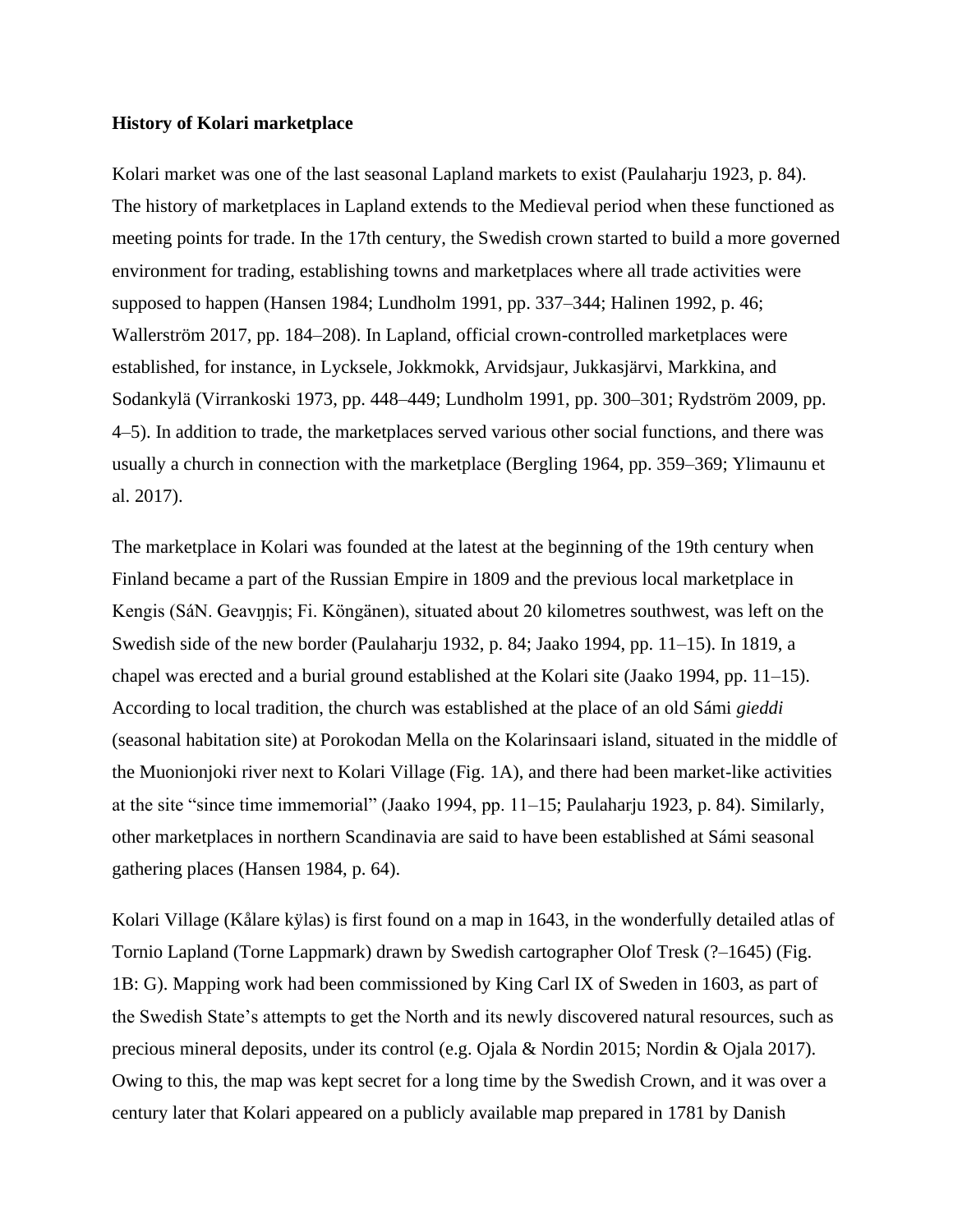soldier and cartographer Christian Jochum Pontoppidan (1739–1807). Tresk's maps were based on his extensive personal expeditions to Lapland in the period 1635–1643 (Tresk 1928), and related to the Kolarinsaari island he writes only that red ochre deposits are found along its eastern shore but mentions nothing of a marketplace. Then again, Tresk (1928, p. 36) describes that in the early-1600s the Markkina Church (Tenotäckes Kyrkia, on his map) further north in Enontekiö served as a marketplace (see Halinen 2007; Harlin et al. 2019) where Sámi from different directions met the "Birkarl" traders from Tornio (Bärgkarlarne ifrånn Tårnö), and that earlier the market site had been situated by Rounala Church (Ronela Kyrkia) even further north (e.g. Seitsonen & Viljanmaa 2021). Thus, Tresk's documentation suggests the mid-1600s as a *terminus post quem* for the establishment of a marketplace on Kolarinsaari island, and it was in use at the latest by the early 19th century. The marketplace fell out of use in the 1880s when the seasonal central market in Rovaniemi was founded to replace all the local Lapland markets (Paulaharju 1923, p. 84).

Kolari market was held yearly in mid-December and was a meeting point for the tradesmen of Tornio from the south, Karelian traders from the east, the indigenous Sámi from the surrounding areas, and the local, mostly Finnish, agricultural population (Paulaharju 1923, p. 73). In addition to trade, the market had other important social functions such as going to church, maintaining and establishing social contacts, and generally having a good time (Paulaharju 1923). Today, the Kolari old church is a nationally recognised important cultural heritage site, and people still visit it and the cemetery next to it.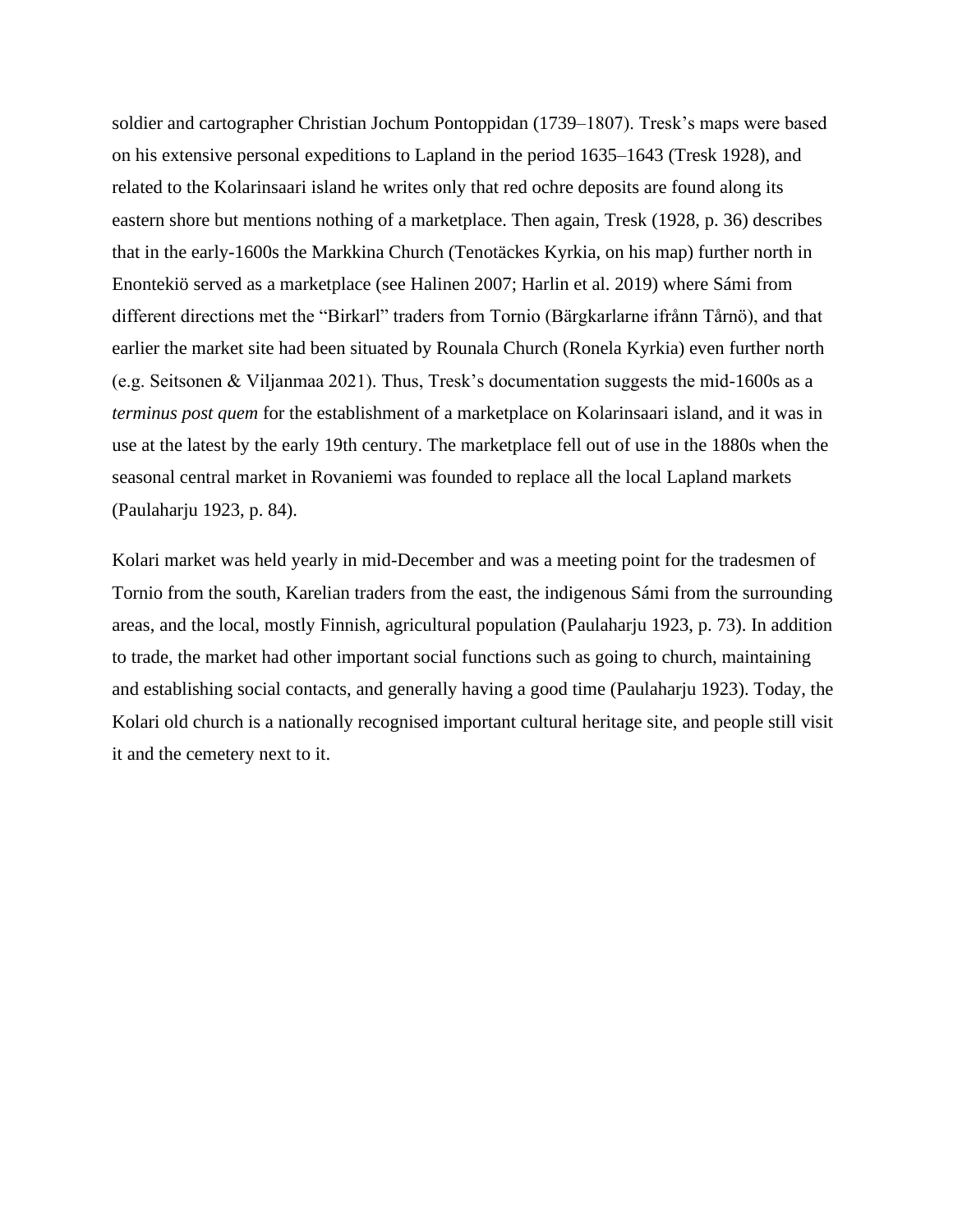

*Figure 1. A*–*B. Location of the Kolari marketplace, Kengis marketplace, and Junosuando mines in Sápmi (background DAT-193-en, Copernicus Land Monitoring Service - EU-DEM). C. An excerpt of Olof Tresk's map of Tornio Lapland, Kolarinsaari island marked in the middle with G (Kålare kÿlas), notice the houses drawn on the island, Kengis marked with F (Paiala), and Junosuando as Júnis Soga (after Tresk 1928).*

# **Archaeological excavations at the Kolari marketplace**

Archaeological excavations were conducted at the marketplace in August 2018. The description of the excavations and the archaeological results here follows Salmi et al. (2019). The purpose of the excavations was to estimate the exact location of the marketplace and the degree of survival of the cultural layers related to it as well as to shed light on the encounters and contacts people had at the market. In the local opinion, the marketplace was located quite close to the church and the shore of the Muonionjoki river, but an old map superimposed on the modern Kolarinsaari map and our excavations confirmed that the marketplace was located north of the church and that is was partially destroyed by the enlargement of the cemetery there in the 1930s (Fig. 2B). Nowadays there are only some shallow pits and mounds visible in the otherwise empty and flat pine forest (Fig. 3).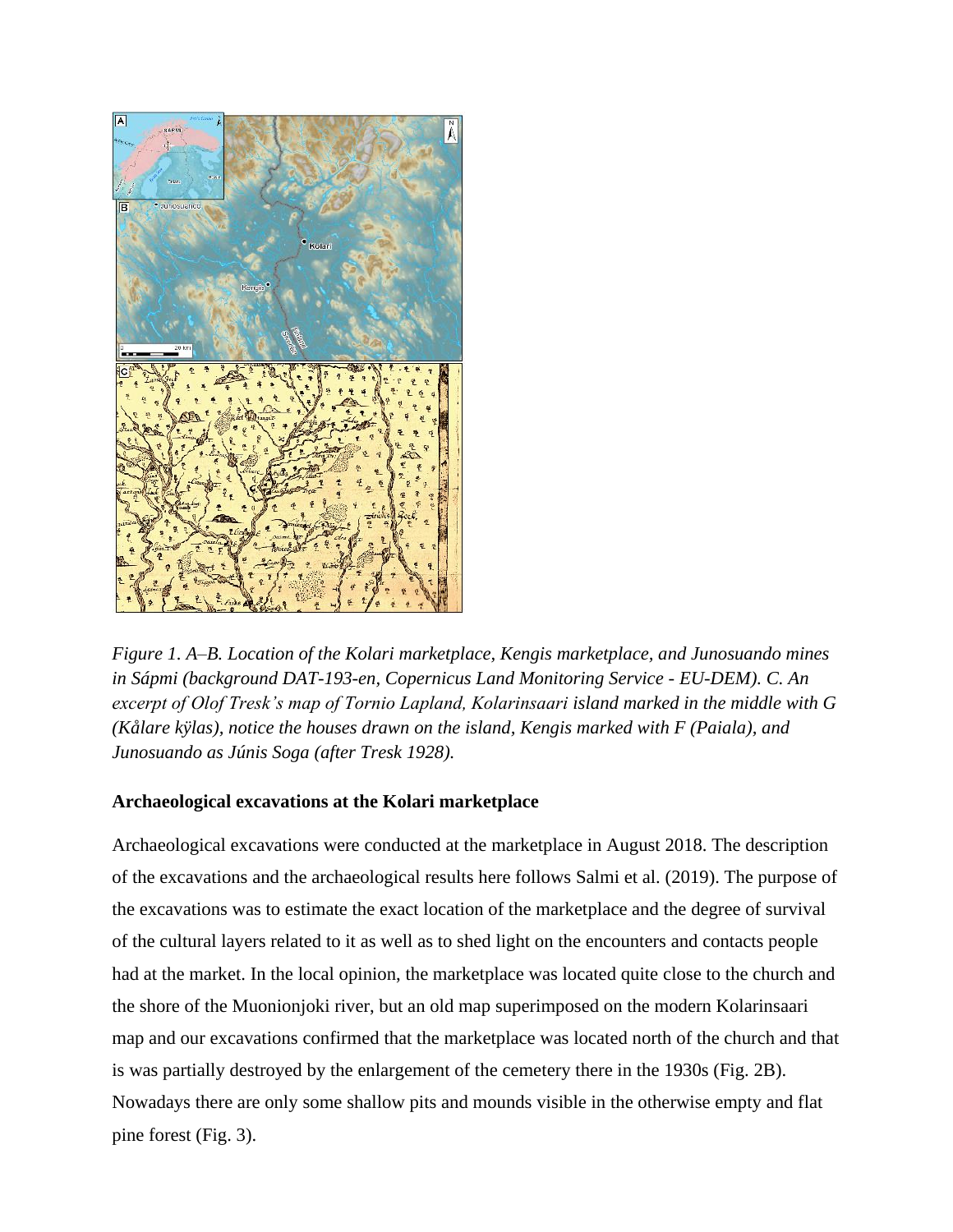The results of the excavation reflected the seasonal use of the place and the demolishing and reusing of the building materials after the marketplace fell out of use. There were relatively few finds and the clearest indications of buildings were timber remains and piles of stone and mortar that were probably the remains of demolished fireplaces. At least three of the demolished fireplaces seemed to form a row (Fig. 2A: trenches 1–2, test pit 8). There were also fragments of window glass. The observations suggest that small market cottages stood in a north-south running row along the eastern edge of the site. Based on the excavations, these likely resembled a renovated market cottage preserved at the neighbouring Kengis marketplace in Sweden (Salmi et al. 2019). The cottage has glass windows, two small rooms, and an open fireplace.



*Figure 2. A. Kolari marketplace highlighted with a red outline on a historical map from 1845, superimposed on the modern topographic map (National Archives of Finland, National Land Survey Historical Map Archives, Kolari 2713 08+11 Ia, Topographic map, National Land Survey). B. Excavated trenches and test pits (Mapping: Ville Hakamäki & Emilia Jääskeläinen).*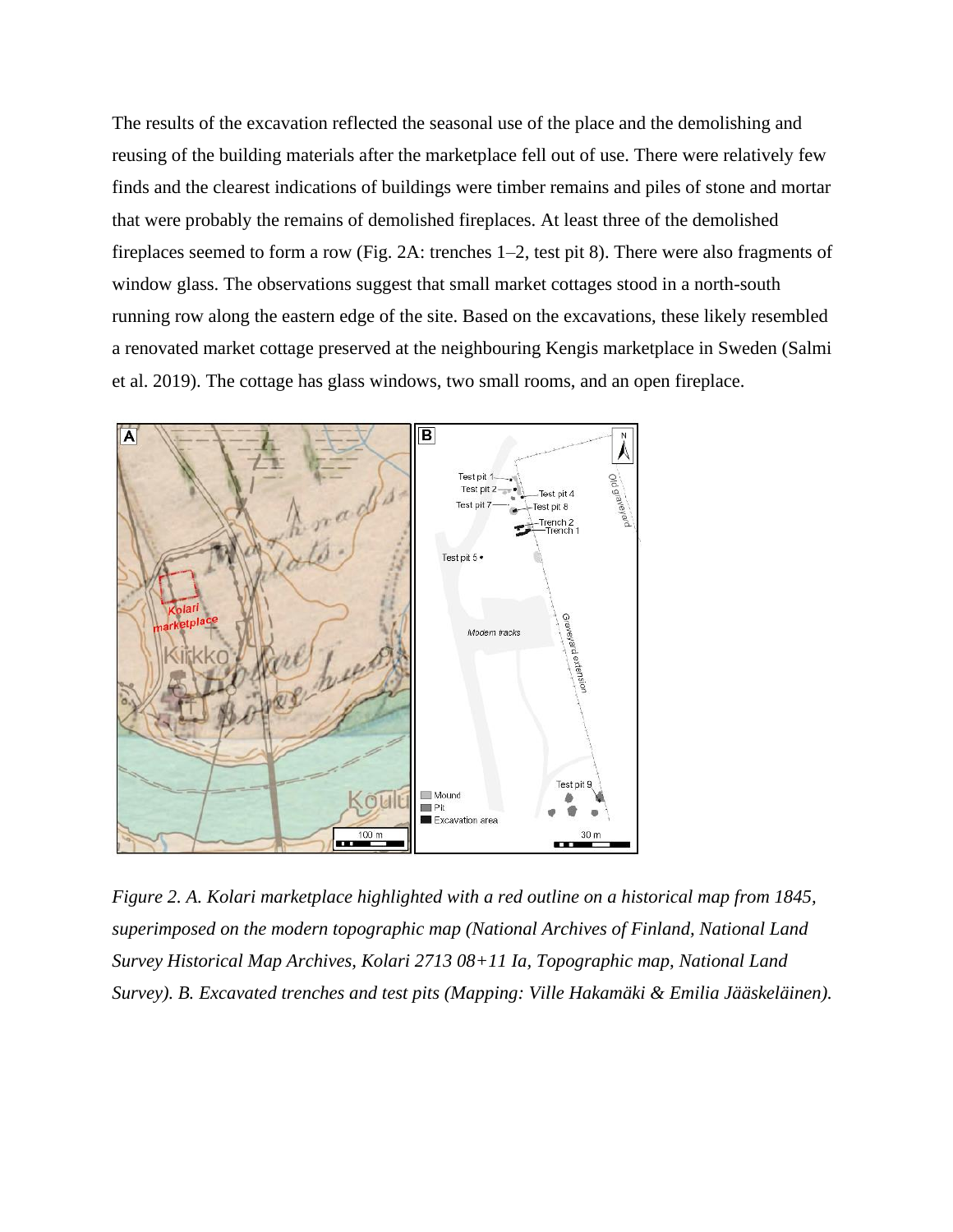

*Figure 3. Archaeologists mapping the excavation area, from left Ville Hakamäki and Anna-Kaisa Salmi. Kolari Church in the background (Photo: Tiina Äikäs 2018).*

The find material was scarce and supports dating of the site mostly to the 19th century (Table 1). There were items related to the sale and consumption of drinks, for instance, a piece of glass from a bottle and the bottom of a creamware teacup. In addition, there were clothing- and accessory-related items, such as pins, glass beads, and some brass buttons. One of the buttons was gilded and two others were typical folk dress buttons used from the 17th to 19th centuries in men's trousers and vests, for instance. The other finds included clay pipe fragments, lead fragments, and an axe blade that was possibly intentionally left as a foundation deposit below one of the fireplaces. The only datable clay pipe bowl is Swedish-made and dates to the latter half of the 18th century (Åkerhagen 2004), although it might have stayed in use for decades, if not longer (Huggert 2008; Nurmi 2011, pp. 98–108).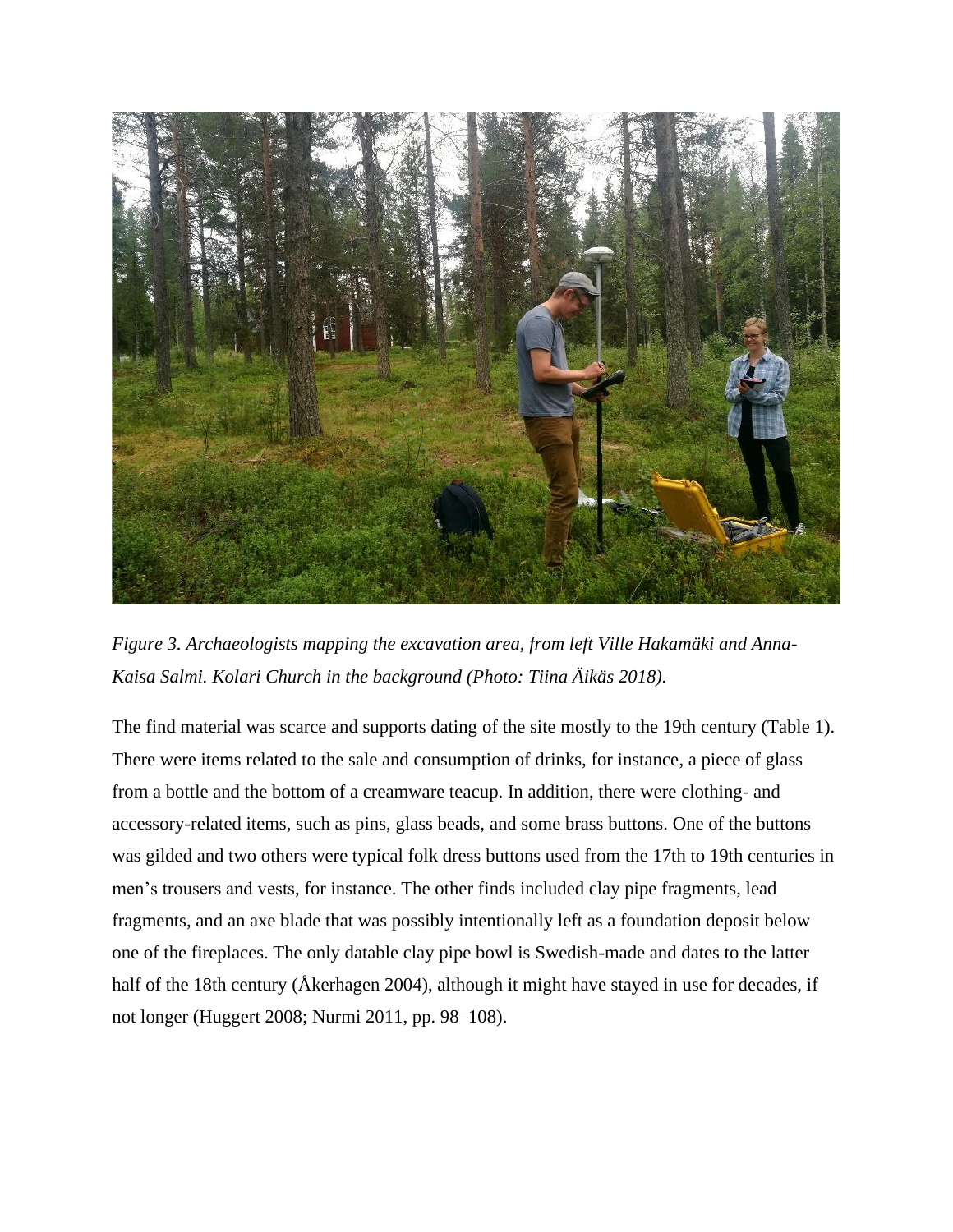|                 | Trench 1 | Trench 2 | Test pit 2 | Test pit 4 | Test pit 7 | <b>Total</b> |
|-----------------|----------|----------|------------|------------|------------|--------------|
| Buttons, beads, | 1        | 4        |            |            | 1          | 6            |
| and needles     |          |          |            |            |            |              |
| Coin            |          | 1        |            |            |            | 1            |
| Axe blade       |          | 1        |            |            |            | 1            |
| Fire striker    |          |          | 1          |            |            | 1            |
| Metal object    | 7        | 1        |            |            |            | 8            |
| fragments       |          |          |            |            |            |              |
| Porcelain       | 15       | 4        |            |            | 10         | 29           |
| Clay pipe       | 2        | 3        |            |            |            | 5            |
| Glass           | 44       | 24       | 3          | 33         | 10         | 114          |
| Flint           | 6        | 9        |            |            | 4          | 19           |
| Slag            |          |          | 1          |            |            | 1            |

*Table 1. Finds from the different excavation areas at Kolari marketplace. Animal bone finds are presented in Table 2.*

Animal bone finds were the largest find group (Table 2). Most mammal bones belonged to reindeer (*Rangifer tarandus*). It is impossible to morphologically determine whether the reindeer bones belong to wild or domesticated reindeer. The age profile was dominated by adult individuals suggests that the bones originate from herded reindeer (Salmi et al. 2019).

Bird species identified in the assemblage were red-throated loon (*Gavia stellata*), wood grouse (*Tetrao urogallus*), black grouse (*Lyrurys tetrix*), and willow ptarmigan (*Lagopus lagopus*). The fish bone assemblage included both freshwater and marine species. The freshwater fish, whitefish (*Coregonus lavaretus*), perch (*Perca fluviatilis),* pike (*Esox lucius*), and salmon (*Salmo salar*) may have been caught locally from nearby lakes and the Muonionjoki river, where the salmon spawn. Both cranial and postcranial bones of freshwater fish and salmon were present in the assemblage. The bones of the marine fishes, cod (*Gadus morhua*), saithe (*Pollachius virens*), haddock (*Melanogrammus aeglefinus*), and cusk (*Brosme brosme*) were probably brought to the site dried, in the form of stockfish. This seems evident as all the bones of these species were postcranial bones, and it is usual to remove the heads in the preparation of stockfish (Orton et al. 2014).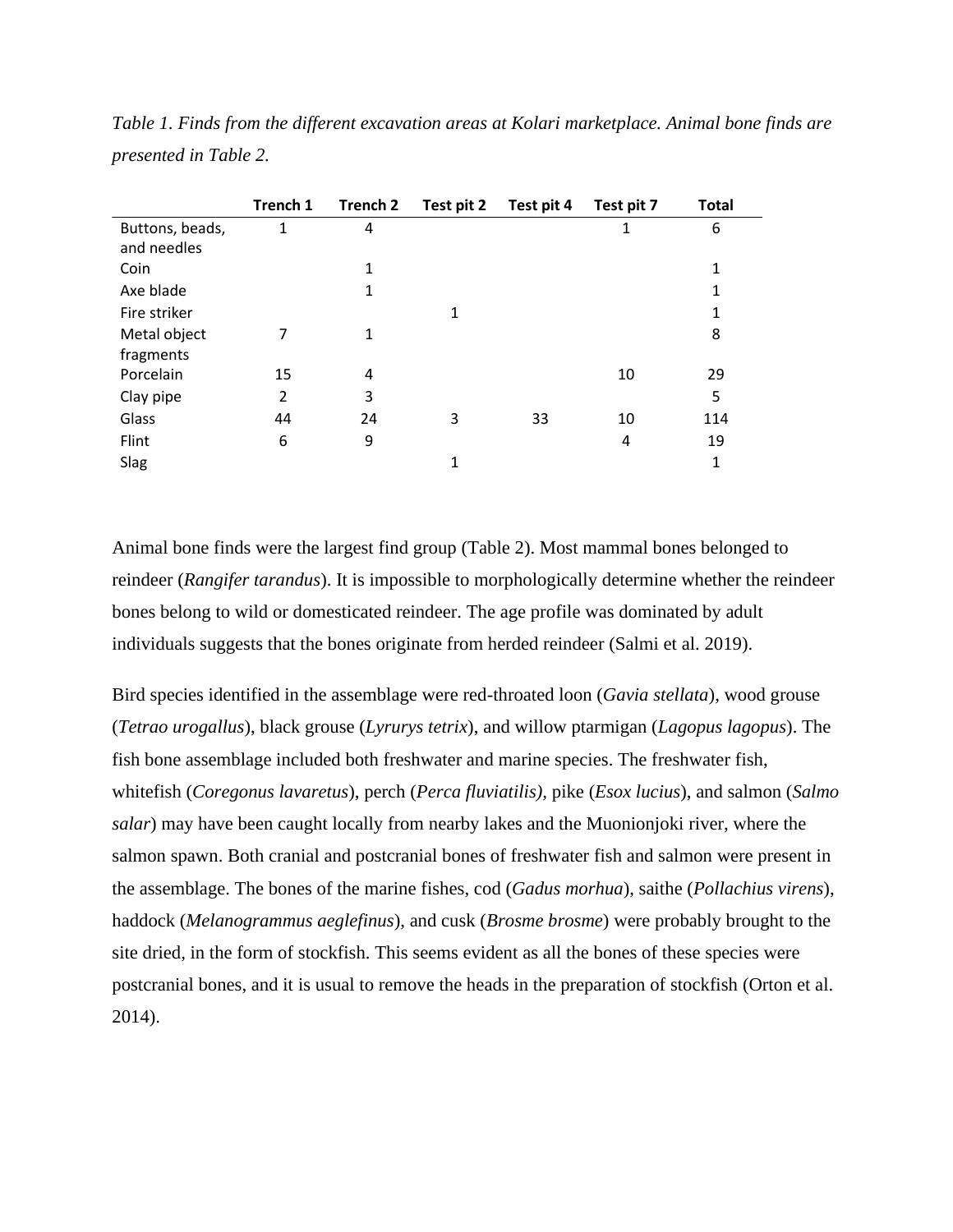| Common name         | <b>Scientific name</b>      | <b>NISP</b>    | <b>MNI</b>     | % NISP | % MNI |
|---------------------|-----------------------------|----------------|----------------|--------|-------|
| Reindeer            | Rangifer tarandus           | 23             | $\overline{2}$ | 3,2    | 8,3   |
| Sheep               | Ovis aries                  | $\overline{2}$ | 1              | 0,3    | 4,2   |
| Sheep/goat          | Ovis aries/Capra hircus     | 6              | $\mathbf{1}$   | 0,8    | 4,2   |
| Ungulate            | Ungulata                    | 40             |                | 5,6    |       |
| Mammal              | Mammalia                    | 82             |                | 11,4   |       |
| Wood grouse         | Tetrao urogallus            | 1              | 1              | 0,1    | 4,2   |
| <b>Black grouse</b> | Lyrurus tetrix              | 1              | $\mathbf{1}$   | 0,1    | 4,2   |
| Willow ptarmigan    | Lagopus lagopus             | 7              | $\mathbf{1}$   | 1,0    | 4,2   |
| Red-throated loon   | Gavia stellata              | 1              | $\mathbf{1}$   | 0,1    | 4,2   |
| <b>Bird</b>         | Aves                        | 2              |                | 0,3    |       |
| Fish                | <b>Pisces</b>               | 60             |                | 8,4    |       |
| Bony fish           | Telostei                    | 196            |                | 27,3   |       |
| Codfish             | Gadidae                     | 75             |                | 10,5   |       |
| Salmonid fish       | Salmonidae                  | 5              |                | 0,7    |       |
| Whitefish           | Coregonus lavaretus complex | 98             | 4              | 13,7   | 16,7  |
| Salmon              | Salmo salar                 | 4              | $\overline{2}$ | 0,6    | 8,3   |
| Perch               | Perca fluviatilis           | 16             | $\mathbf{1}$   | 2,2    | 4,2   |
| Pike                | <b>Esox lucius</b>          | 32             | $\overline{2}$ | 4,5    | 8,3   |
| Saithe              | Pollachius virens           | 38             | 3              | 5,3    | 12,5  |
| Cod                 | Gadus morhua                | 23             | $\overline{2}$ | 3,2    | 8,3   |
| Haddock             | Melanogrammus aeglefinus    | 4              | $\mathbf{1}$   | 0,6    | 4,2   |
| Cusk                | <b>Brosme</b> brosme        | $\mathbf{1}$   | $\mathbf{1}$   | 0,1    | 4,2   |
| Total               |                             | 717            | 24             | 100,0  | 100,0 |

*Table 2. Bone finds from Kolari marketplace by Number of Identified Specimens (NISP) and Minimum Number of Individuals (MNI).*

# **Intrasite spatiality of the marketplace**

Excavations suggest that those market cottages that were not left under the graveyard extension might have stood along the eastern edge of the studied area, based on the distribution of the remains of dismantled log frames, fireplaces, and window glass fragments. Besides the excavations, the intrasite organisation was approached with geochemical analyses of soil samples collected across the site. Samples were collected at about 2.5 metre intervals in the central part of the sites and about 5 m apart on the edges (Fig. 4). The inorganic phosphate (CitP), the relation between the organic and inorganic fractions of phosphate (PQuota), the magnetic susceptibility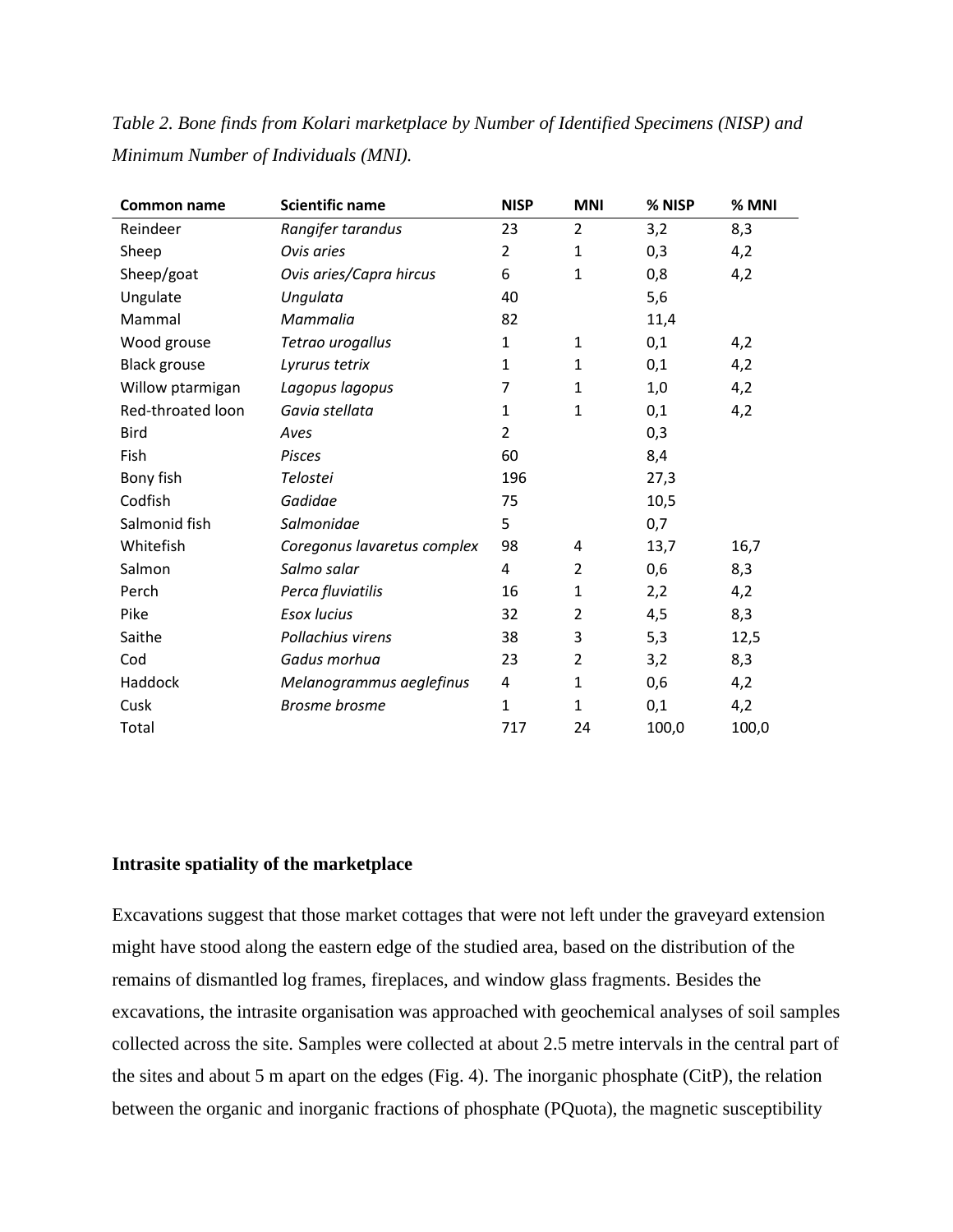(MS), and the organic matter content determined by loss on ignition (LOI) were studied from the samples (Erikson 2019). The spatial distributions of the differing geochemical values are presented in Figure 4.

The combined distributions of the analysed soil phosphates (CitP and PQuota) indicate two potential areas at the marketplace that could have been used for handling animals, likely draft reindeer or horses (Fig. 4A–B; Erikson 2019; see Jerand & Linderholm 2019; Jerand et al. 2016). These are situated about 10 metres apart in the southern and central portions of the site immediately west of the studied market cottage foundations, with CitP exceeding 250 ppm and PQuota values over 2 (Fig. 4B). The spatial distribution of high soil MS values is almost mutually exclusive with the high phosphate and LOI readings. The higher MS values likely relate to heat impact on soils and might indicate fireplaces situated east and south of the peak phosphate readings (Fig. 4C). The higher amounts of organic matter are found in patches mostly along the eastern edge of the mapped area, where the dismantled market cottages originally stood (Fig. 4D).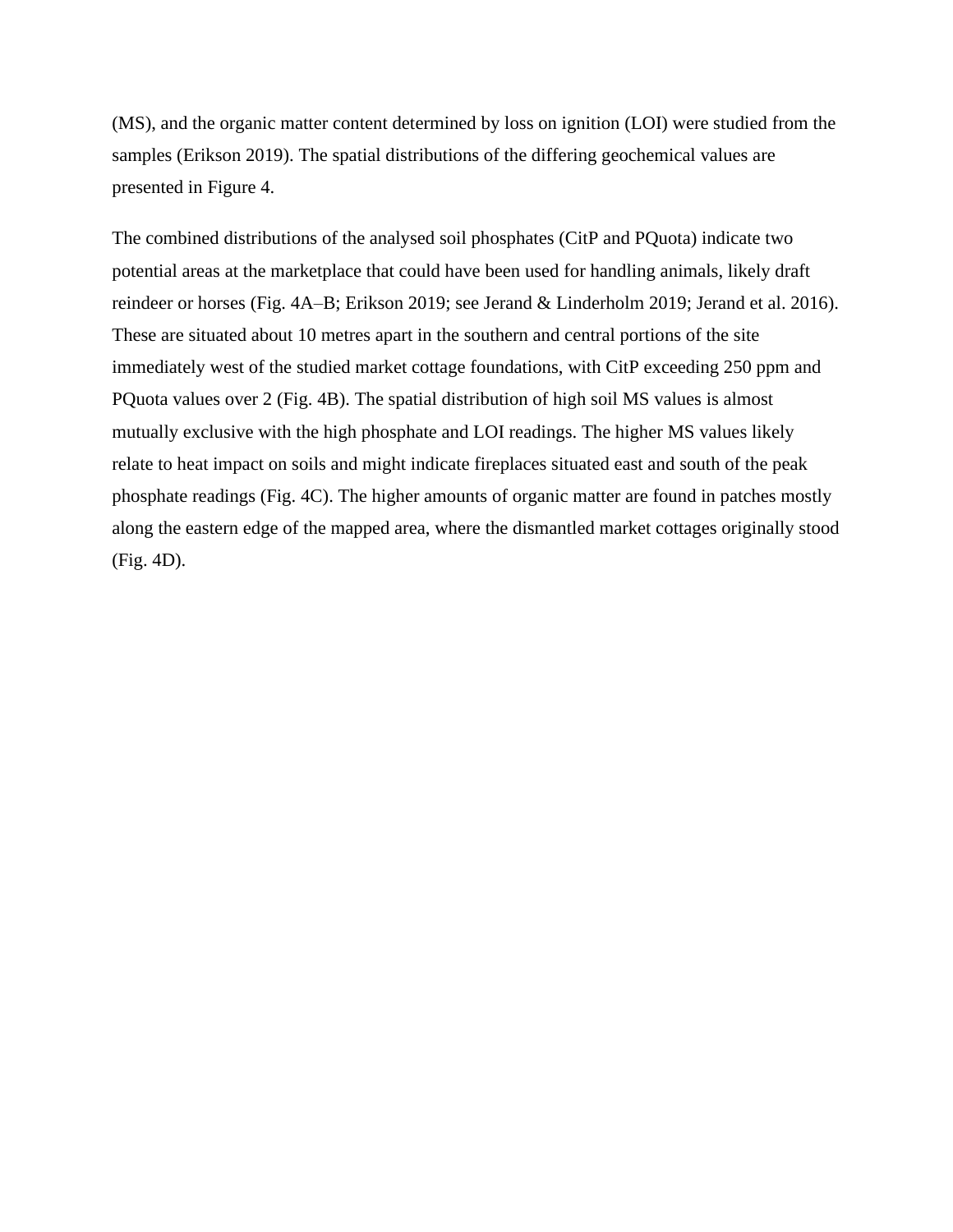

*Figure 4. Interpolation of the measured geochemical values: A. Inorganic phosphate (CitP), the excavation areas with bone finds highlighted. B. Relation between organic and inorganic fractions of phosphate (PQuota), with the locations with CitP>250 and PQuota>2 highlighted. C. Magnetic susceptibility (MS). D. Soil organic matter (LOI) (based on Eriksen 2019).*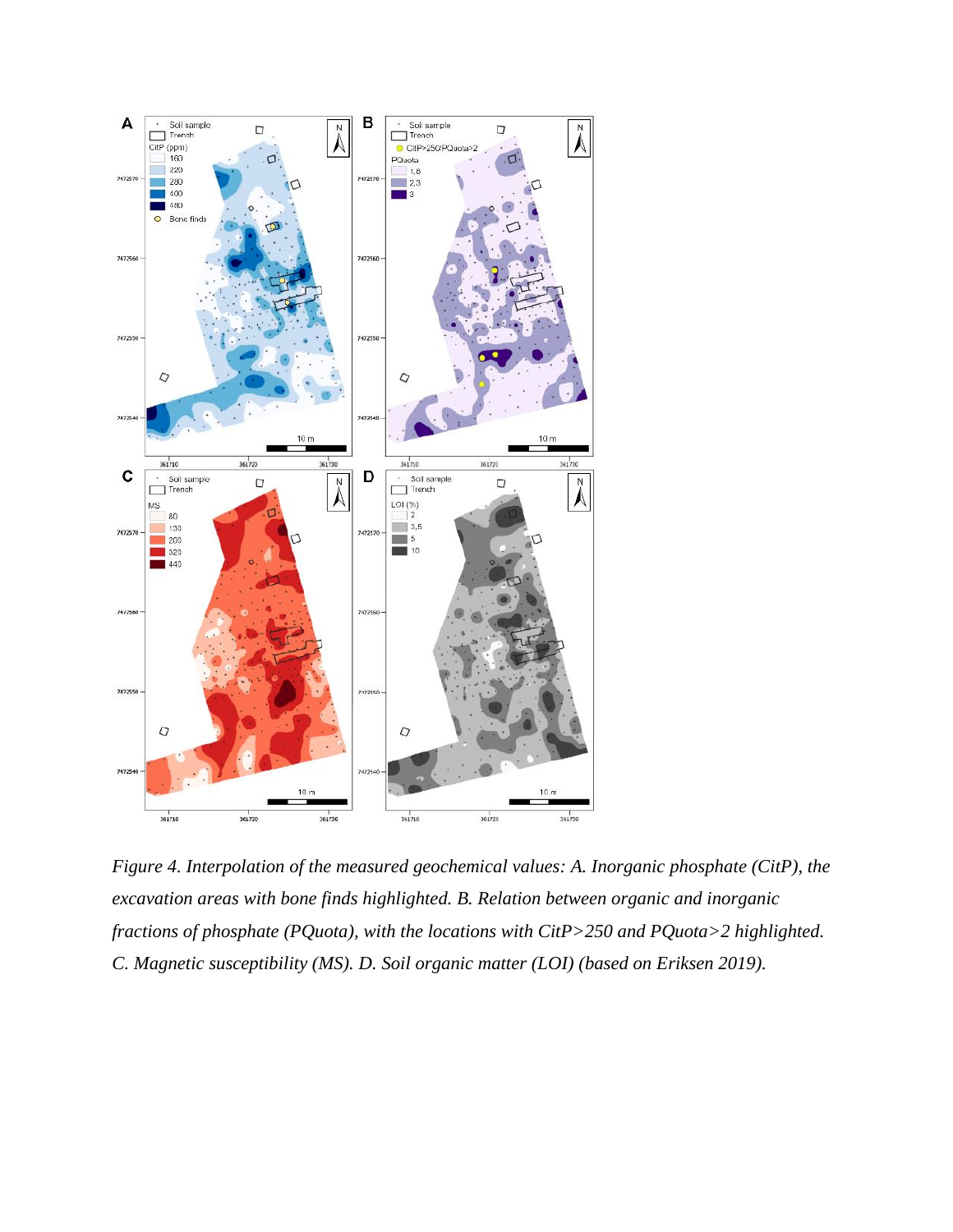#### **Marketplace in its wider landscape**

Kolari marketplace is located on the flat, boggy, pine-forested Kolarinsaari island on the Finnish-Swedish border (Finno-Russian border 1809–1917). The island is in the middle of the Muonionjoki river that runs from the high fell region of Enontekiö in the north, down to the Baltic Sea passing the historically important trading town of Tornio about 180 km south. This river is known in the local vernacular simply as "the Way" (Fi. Väylä) which emphasizes its former importance as the main north–south running transport artery through Sápmi, connecting the Baltic Sea to the Arctic Ocean in the north. The immediate surroundings of Kolarinsaari island are relatively low lying and boggy. However, Kolari is situated at a major geographical boundary, where the lower lying terrain of the Torne River Valley starts to rise towards a high fell chain running northwards (Figs. 1, 5).

Until the late-19th century border closures, the cross-cultural socio-economic networks and relations in the North were largely transnational across Sápmi. Since Kolari is right on the national border, we have included both Finnish and Swedish archaeological material into a landscape-wide analysis of the connections of the marketplace to the archaeological landscape surrounding it (based on the open access heritage data of Swedish National Heritage Board's Fornsök register [https://app.raa.se/open/fornsok/] and Finnish National Heritage Agency's Ancient Monuments Register [\[https://www.kyppi.fi/palveluikkuna/mjreki/\]](https://www.kyppi.fi/palveluikkuna/mjreki/)). For this purpose, we assessed the various kinds of sites within different catchment areas around the marketplace up to a distance of forty kilometres, roughly a day's maximum travel distance in favourable conditions with a reindeer sledge or horse (using circular catchment areas based on the Euclidean distances from Kolari marketplace).

There have been very few excavations of contemporary sites in the vicinity, and therefore all the surveyed sites tentatively dated to the historical period in the heritage registers were included in the assessment (Figure 5, Table 3; as is visible from Figure 5, research intensity has varied across the area). Even if some of these sites might not be contemporary with the use-life of the marketplace, they still give an idea of the local archaeological landscape surrounding Kolari market. Sites were further classified into three major categories based on their functional context: 1) Sámi, 2) industrial, and 3) other sites (Fig. 5, Table 3). The Sámi category includes seasonal habitation and reindeer herding sites, such as Sámi hearths (SáN: *árran*), *goahti* turf hut remains,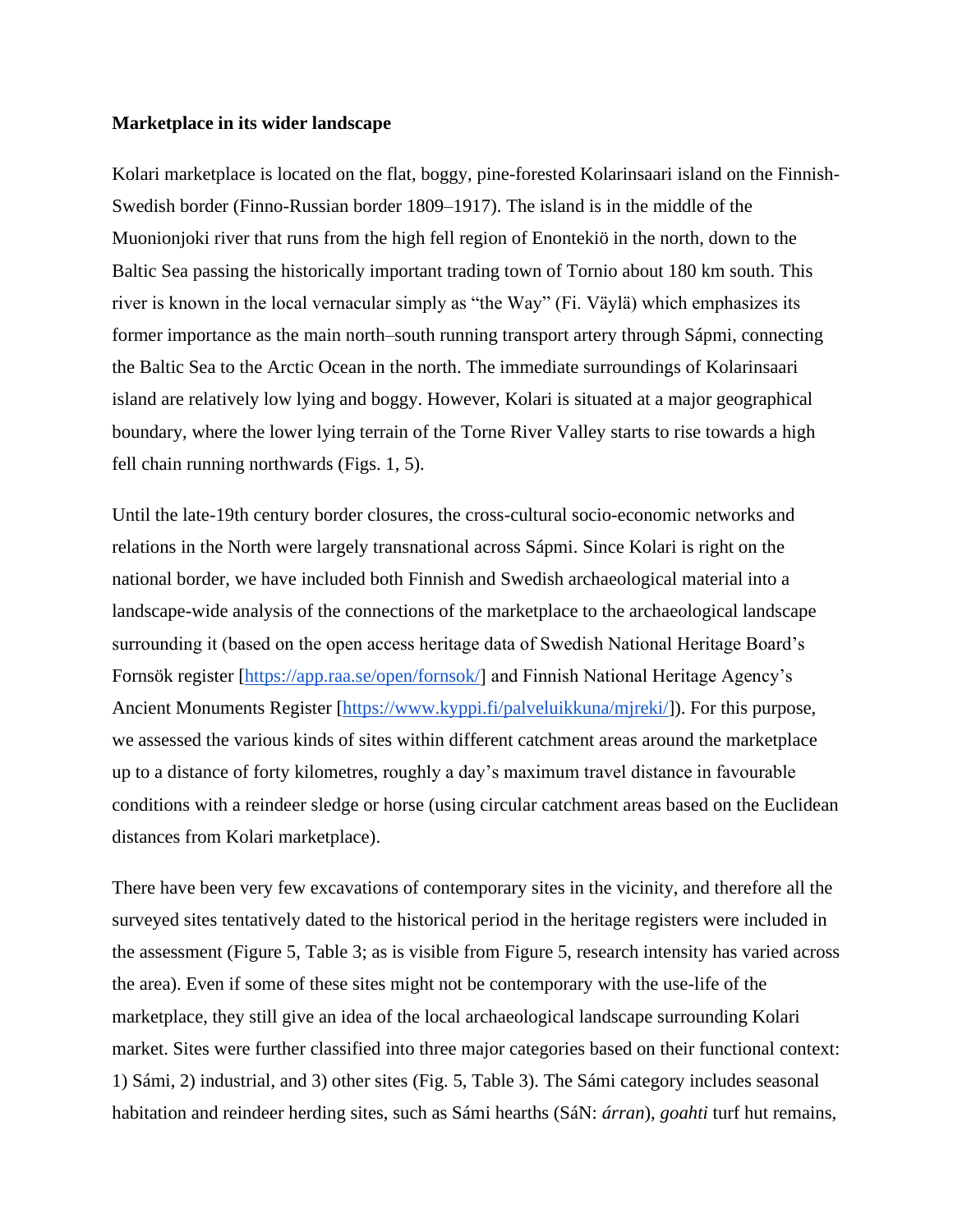*gieddi* sites that typically stand out of their surroundings based on the enriched vegetation, reindeer fences, and sacred *sieidi* sites (offering places, most often stones). The industrial category includes, for instance, tar, charcoal, and lime kilns, and quarries. The other category includes sites related to the more settled agrarian life, such as house foundations and fossil fields, and various other locations, including gravesites, border markers, historical rock carvings, tree carvings, and long-used passageways through the landscape. However, it must be remembered that these categories are used here simply as exploratory tools that cannot be straightforwardly attached to various ethnicities, since the cultural identities in the North were often fluid and nonexclusive.

*Table 3. Historical archaeological sites within the different catchment areas around Kolari marketplace.*

|                 |                         | Distance (km)  |                |                |                |                |                |                |
|-----------------|-------------------------|----------------|----------------|----------------|----------------|----------------|----------------|----------------|
|                 | Context Site type       | $0 - 1$        | $1 - 5$        | $5 - 10$       | 10-20          | 20-30          | 30-40          | <b>Total</b>   |
| Sámi            | Hearth (árran)          |                |                | $\overline{2}$ | $\mathbf{1}$   | 4              | 6              | 13             |
|                 | Goahti                  |                |                |                | $\mathbf{1}$   | 3              | $\overline{2}$ | 6              |
|                 | Gieddi                  |                |                | 1              | $\overline{2}$ | 1              | $\overline{2}$ | 6              |
|                 | Reindeer fence          |                |                | $\overline{2}$ |                |                | $\mathbf{1}$   | 3              |
|                 | Antler deposit          |                |                |                |                |                | 1              | $\mathbf{1}$   |
|                 | Sieidi                  |                |                |                |                | $\mathbf{1}$   | $\mathbf{1}$   | $\overline{2}$ |
| <u>Industry</u> | Kengis metal works      |                |                |                |                | $\mathbf{1}$   |                | $\mathbf{1}$   |
|                 | Quarry                  |                |                |                | 4              |                | $\mathcal{P}$  | 6              |
|                 | Tar kiln                | $\overline{4}$ | 18             | 16             | 42             | 84             | 109            | 273            |
|                 | Charcoal kiln           |                |                |                | 3              | $\overline{7}$ | $\mathbf{1}$   | 11             |
|                 | Lime kiln               |                |                |                | $\overline{2}$ |                |                | $\overline{2}$ |
|                 | Brick kiln              |                |                |                |                | $\mathbf{1}$   | $\mathbf{1}$   | $\overline{2}$ |
|                 | Mill                    |                |                |                |                | $\mathbf{1}$   | 1              | $\overline{2}$ |
|                 | Stone pile              |                |                |                |                | 1              | 1              | $\overline{2}$ |
|                 | Pit feature             |                | $\mathbf{1}$   | $\overline{2}$ |                | 3              | $\overline{4}$ | $\mathbf{1}$   |
| Other           | Kengis market place     |                |                |                |                | $\mathbf{1}$   |                | $\mathbf{1}$   |
|                 | Church (Kengis, Pajala) |                |                |                |                | $\overline{2}$ |                | $\overline{2}$ |
|                 | <b>Building remains</b> | $\mathbf{1}$   | $\overline{2}$ | 6              | 14             | 43             | 30             | 96             |
|                 | <b>Fossil field</b>     |                |                |                |                | $\overline{2}$ | $\mathbf{1}$   | 3              |
|                 | Gravesite               |                |                |                |                | $\mathbf{1}$   | 3              | 4              |
|                 | Hunting feature         |                |                |                | $\mathbf{1}$   |                | 1              | $\overline{2}$ |
|                 | Passageway              |                |                |                | $\mathbf{1}$   | $\mathbf{1}$   |                | $\overline{2}$ |
|                 | Border mark             |                | $\mathbf{1}$   |                | $\mathbf{1}$   | 1              | $\mathbf{1}$   | 4              |
|                 | Tree carving            |                |                |                |                | 1              | $\overline{2}$ | 3              |
|                 | Rock carving            |                |                |                | $\mathbf{1}$   | 5              | 6              | 12             |
| <b>Total</b>    |                         | 5              | 22             | 29             | 73             | 164            | 176            | 469            |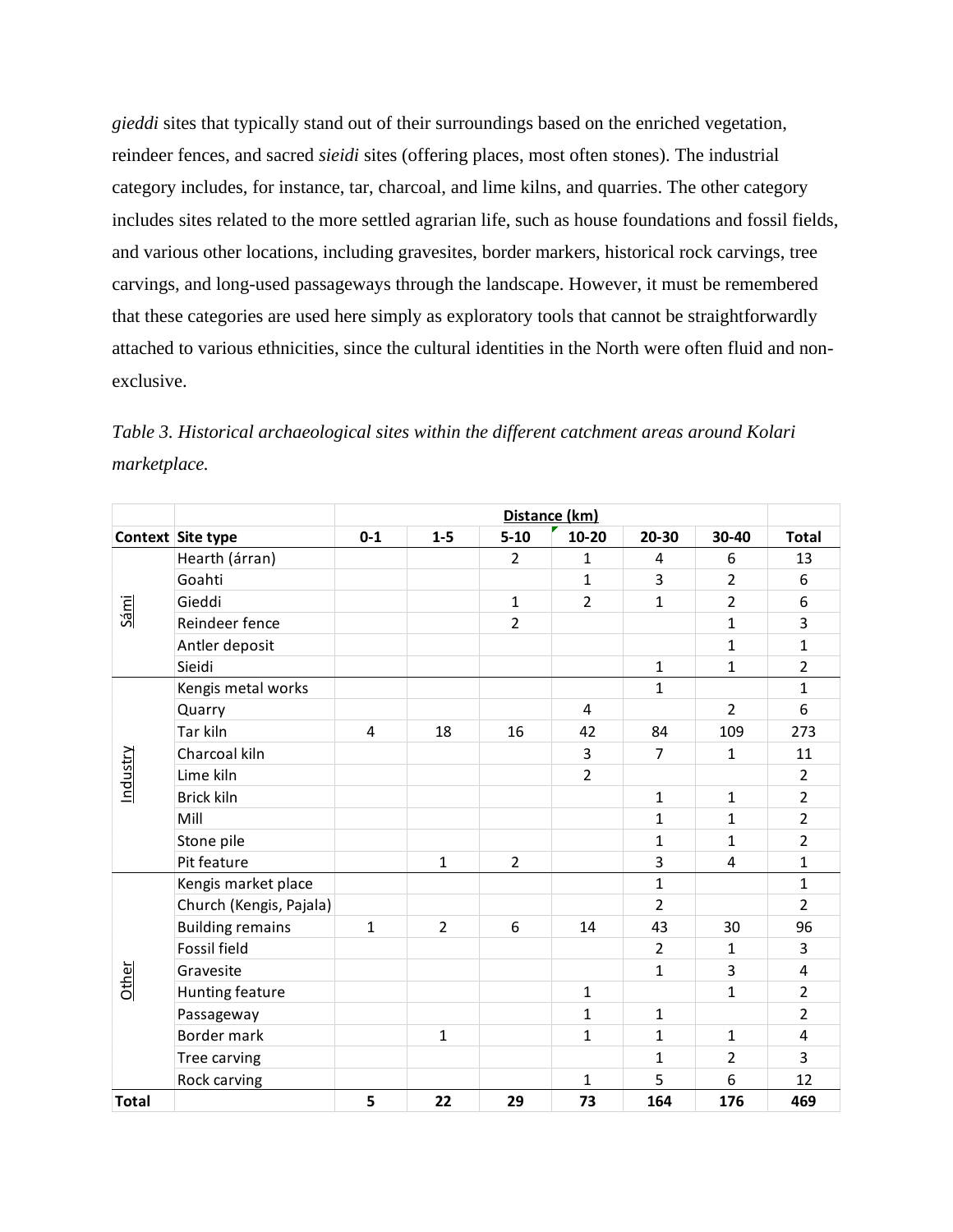

*Figure 5. Archaeological sites surrounding the Kolari marketplace and the used catchment areas based on the Euclidean distances. The site distribution highlights the importance of waterways and valleys for mobility and transportation (Map: Oula Seitsonen).*

Over half of the archaeological sites in the surrounding landscape are tar production kilns, as is typical in northern Finland and Sweden. This underlines the high importance of tar in the past in both countries (e.g. Starlander 2020). Industrial heritage forms well over sixty percent of all the sites within the examined 40-kilometre radius. This relates to both the local household production of different substances such as tar and charcoal and, possibly to a larger extent, to the major Swedish-run industrial activities in the Tornio River Valley since the 17th century, including the metalworks at Kengis, and the mines at Svappavaara (SáN. Veaikevárri; Fi. Vaskivuori) and Junosuando (SáN. Čunusavvon; Fi. Junosuanto) (Fig. 1; e.g. Nordin & Ojala 2017). Tar was an important export item from Sweden and especially Finland in the 17th–18th centuries and its trade was regulated by the Norrland Tar Company (Sw. Norrländska Tjärkompaniet) from Stockholm (Starlander 2020). In Finland, very few tar pits have been archaeologically studied (Taivainen 2016), but in Sweden the oldest ones have been shown to date from the Iron Age onwards (Hennius 2018).

Secondt most common are remains related to more settled habitation and agrarian livelihoods, such as house sites, remains of fireplaces, and fossil fields. These form nearly 30 percent of the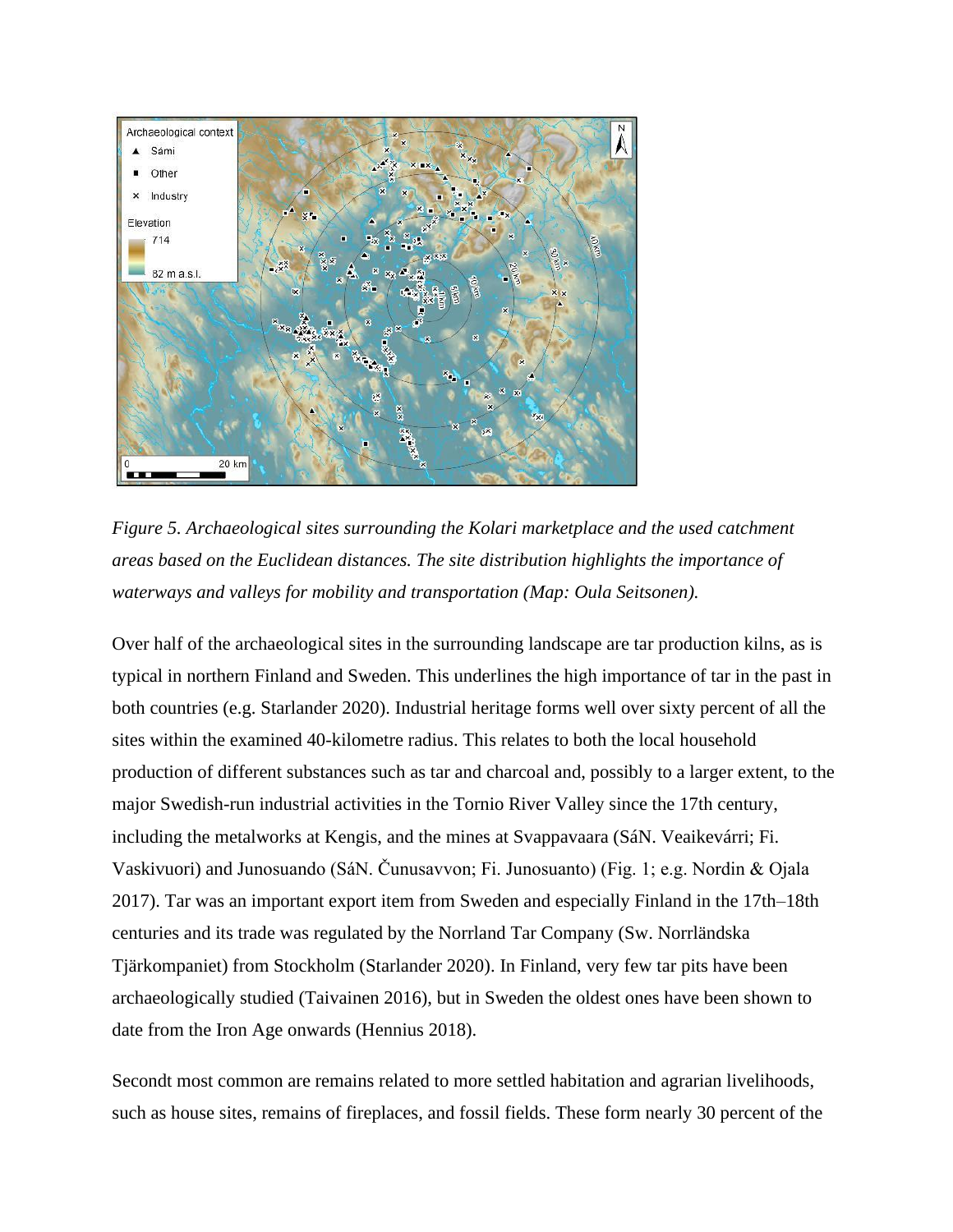sites surrounding Kolari marketplace. The traces of activities related to the more mobile Sámi habitation and reindeer pastoralism, like hearths and *goahti* foundations, are scarcer and form under 10 percent of the known sites. However, these seasonal sites are often relatively inconspicuous and can be difficult to observe in the landscape, contrasting with the more readily visible industrial and agrarian remains, and might thus be underrepresented in the archaeological registers.

There are clear differences in the number of archaeological remains within the different catchments. The majority of the sites are tar kilns at various distances from the marketplace, whereas no Sámi sites are known within five kilometres. Then again, at 5–10 kilometres distance there are almost as many Sámi sites as ones related to agrarian activities. At a distance of 20–30 kilometres, there is a peak in the sites included in the other category related especially to the Kengis metalworks and marketplace on the Swedish side of the border.



*Figure 6. Percentages of the archaeological site categories within the different catchment areas surrounding Kolari marketplace.*

## **Interaction at the marketplace**

Marketplaces served several other functions than merely the commercial. For instance, social, intercultural, and spiritual aspects of the yearly markets have been emphasized (Paulaharju 1923; Ylimaunu et al. 2017; Nordin 2020, p. 117). The location of the Kolari marketplace by the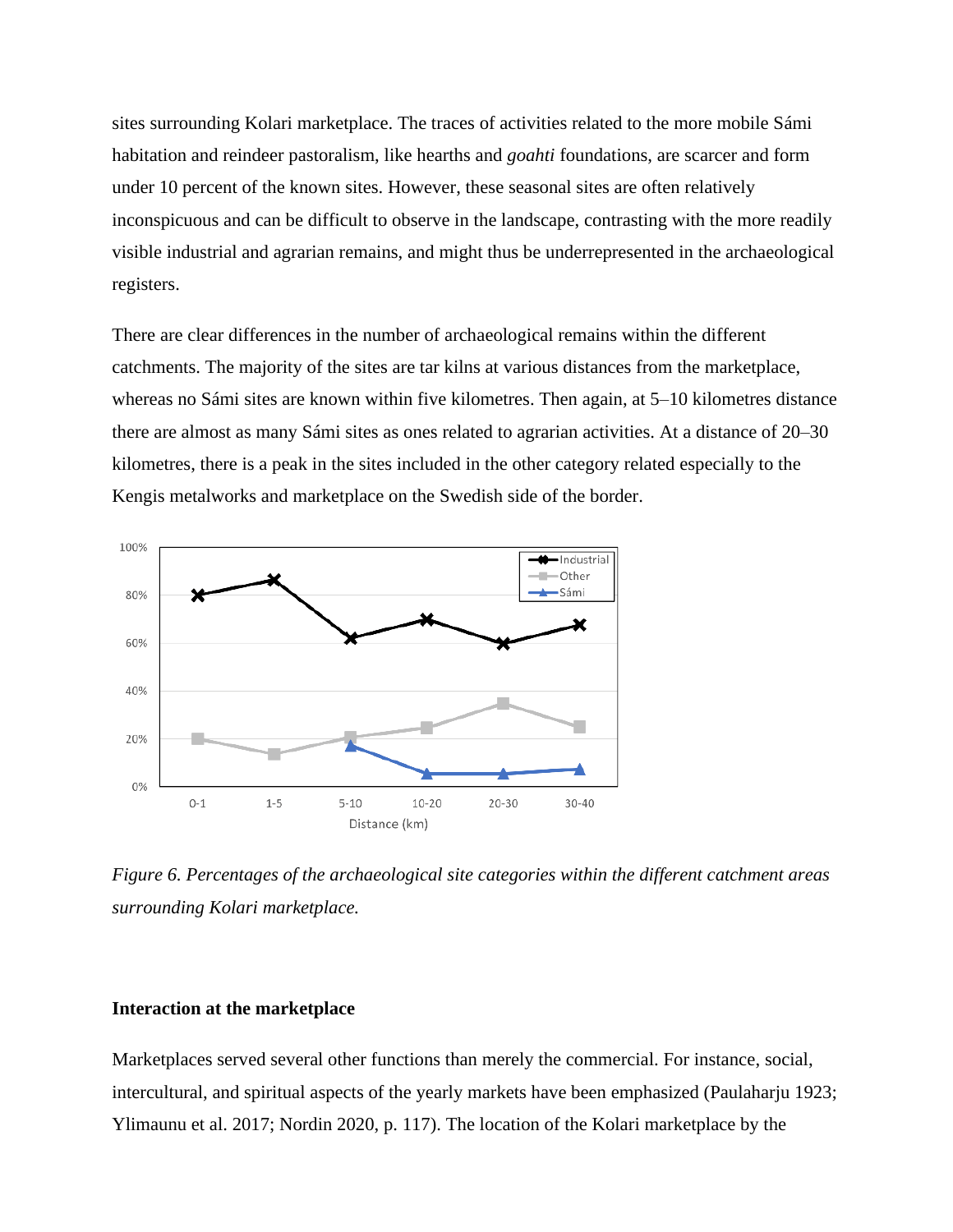Muonionjoki river was typical for medieval and historical marketplaces (Ylimaunu et al. 2017) and enabled people to arrive from long distances. On the other hand, locations close to water, and on islands in particular, might also have had symbolic meanings in relation to perceived liminality. The liminality of a place was connected to the liminality of social actions, such as drunken behaviour and intercultural encounters (Herva 2009). More symbolic meanings of the marketplace are not far-fetched since it has been shown that religious and commercial functions were contemporaneous at some marketplaces (Ylimaunu et al. 2017). In Kolari, the church was built in 1819 and consecrated for use in 1822. When the commercial importance of Kolari marketplace ceased, the religious meaning remained (cf. Ylimaunu et al. 2017).

Social aspects of Kolari market are visible, for instance, in the archaeological finds related to consumption or selling drinks. These material remains of alcohol consumption echo the descriptions by Paulaharju (1923) who states that consuming and selling spirits was a major activity at the marketplace. He describes how the Tornio tradesmen made a lot of money by selling spirits, and how the drunken merrymaking continued through the short winter day into the night. The consumption of alcohol was also typical at other marketplaces of the time (Satokangas 1997, p. 207; Ylimaunu et al. 2017). Also clothing and accessories related finds could be interpreted as signs of social interactions since Paulaharju (1923) describes that Karelian and Tornio tradesmen brought fabrics and clothing related decorations to the market.

Paulaharju's (1923) description emphasizes the spatial separation of traders from different cultural backgrounds at the marketplace. He states that both the Karelian and Tornio burghers owned market cottages that were used for seasonal, short-term habitation and storage purposes (Paulaharju 1923, p. 75; Salmi et al. 2019). Based on the historical map of the site, the remains of the demolished fireplaces of market cottages discovered in the excavations might have stood along the western edge of the marketplace, but it is not possible to conclude definitely on which side they were situated due to the site preservation issues related to the expansion of the graveyard (Salmi et al. 2019). Paulaharju (1923) also describes that the merchants coming from various directions used to reside in different portions of the marketplace: the traders from Tornio on the southern and western side of the market, and Karelians and Russians along its eastern edge (see Nordin 2020, for marketplaces on the Swedish side). However, the material culture discovered during the excavation did not support this idea of spatial separation at the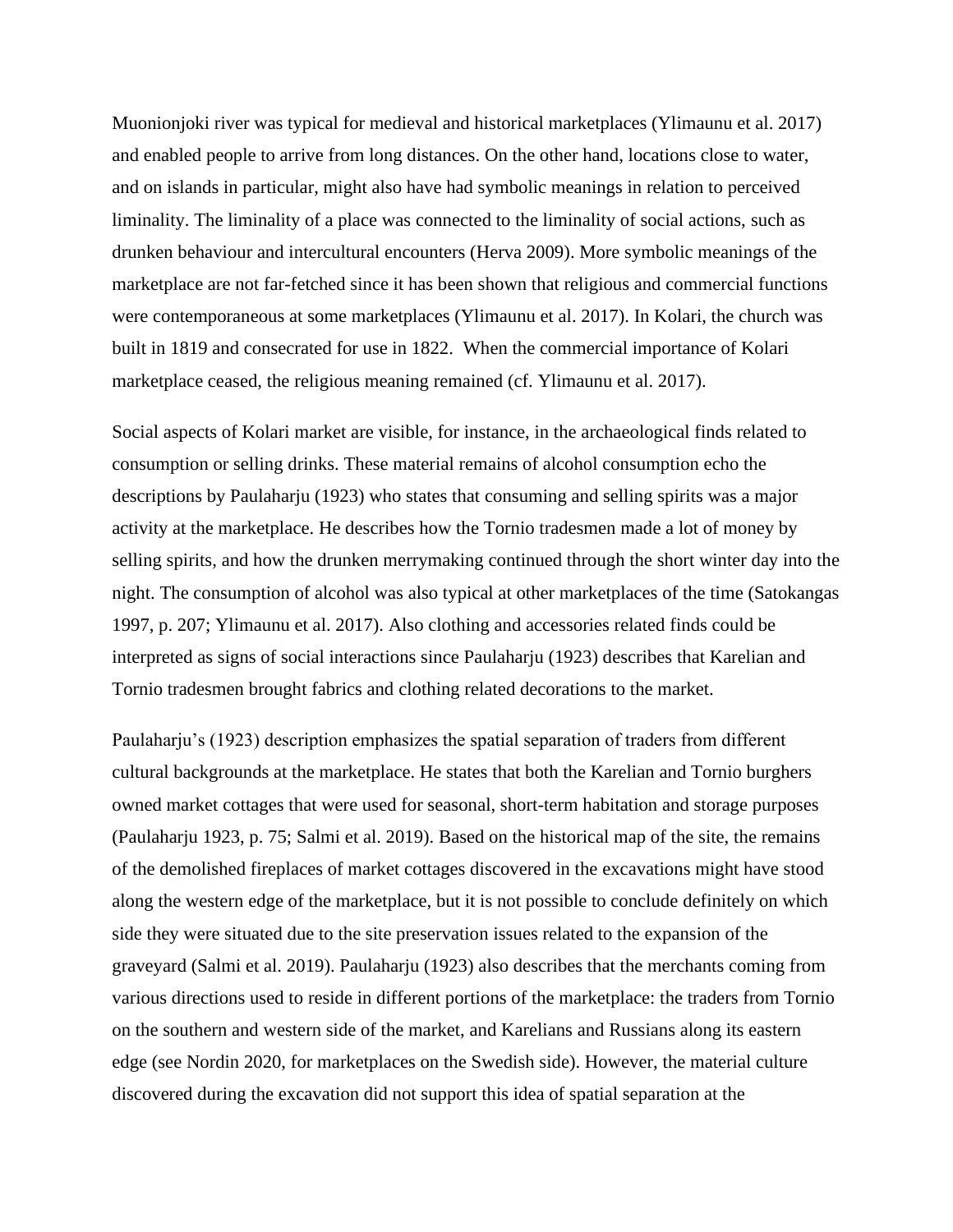marketplace, although the lack of evidence of spatial separation may also relate to the resolution of the analyses.

The concentrations of high CitP and PQuota values in soils about 10 metres from each other west of the market cottages could, for instance, signify spots where the locals rested their animals while doing their trading activities. These might be connected to the descriptions that Sámi and local peasants traded at the site straight from their sleighs and sleds (SáN. *Gieres*; Paulaharju 1923). However, the resolution of the soil phosphate analysis does not allow us to identify the animal species. Future analyses of soil lipid composition may help in identifying if the animals in question were horses or reindeer, which may then relate to the ethnic affiliation of the people accompanying the animals.

The wider area surrounding the marketplace materialises past action 'collapsed' in the landscape. People met at Kolari at a place that was embedded within an intertwined meshwork of sites created by myriad tasks performed by people from different cultural and ethnic backgrounds. The industrial sites dominated, partially because the locations close to water were suitable for producing tar and for the transportation of end products. Also sites related to an agrarian lifestyle were more prominent in the area than Sámi sites. The agrarian characteristics were not, however, strongly represented in the excavation finds. The only livestock species identified in the assemblage were ovicaprids (sheep or goat), and there were no cattle or pig bones, although these species are usually present in agrarian archaeological sites in Northern Finland (Salmi et al. 2014).

In the landscape analysis, all Sámi sites were located over 5 kilometres away from the marketplace. These included sites for dwelling, reindeer herding, and ritual activities. These tasks go hand in hand with the description of trade activities at the marketplaces where the Sámi brought fish, furs, and reindeer products in exchange for agrarian and industrial products (Hansen 1984). Animal bone finds related to reindeer herding, fishing, and hunting are dominant in the faunal assemblage from Kolari market.

While archaeological reindeer bone finds could have been either from a wild or domesticated reindeer, domesticated reindeer and reindeer products are emphasized as trade items in the Kolari market (Paulaharju 1923). Thus, the bones found during the excavations likely originate from domesticated reindeer. Wild reindeer were still, however, hunted in the 19th century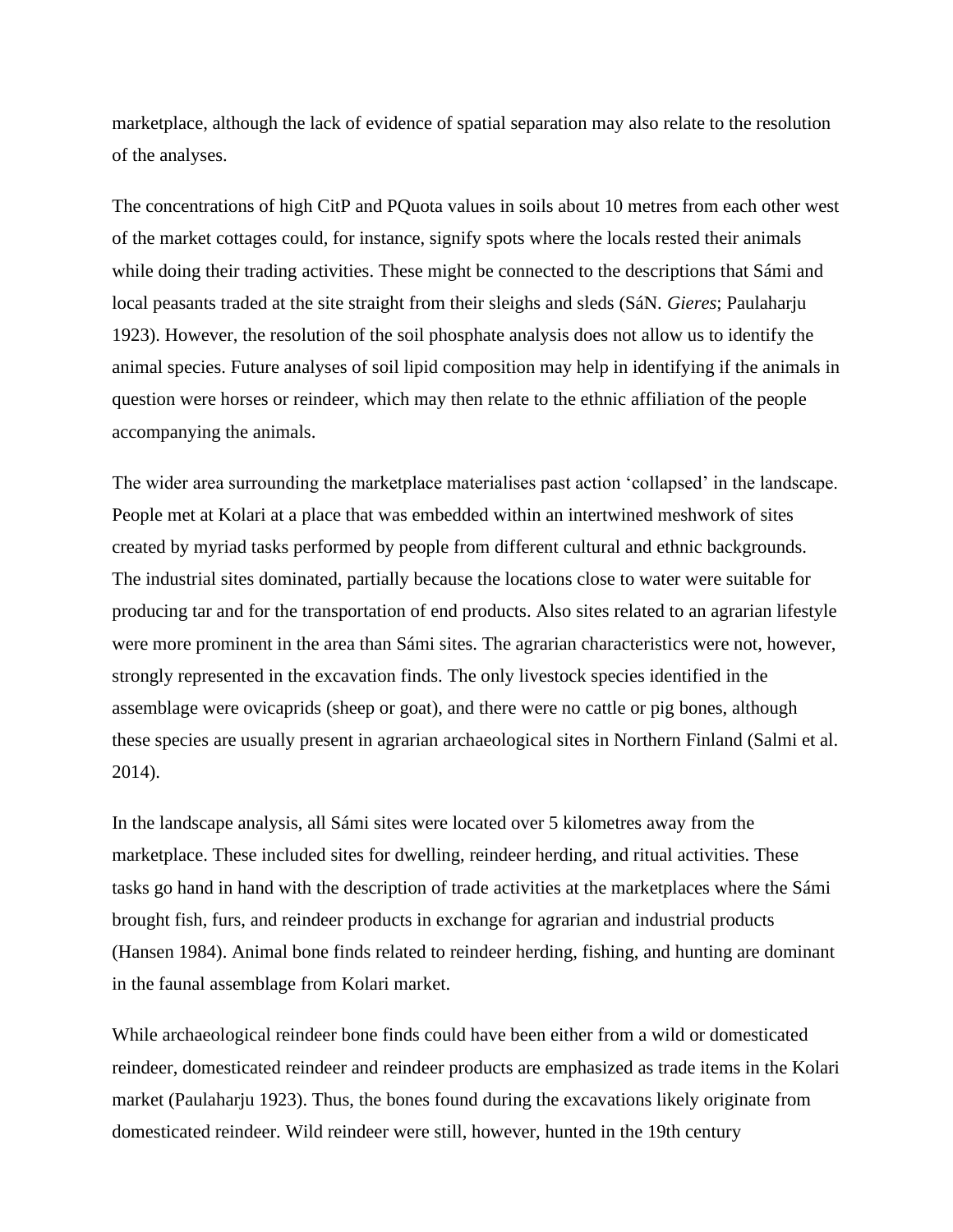(Virrankoski 1973, pp. 271–272; Kortesalmi 2008, pp. 23–24). The reindeer bone assemblage resembles those known from Sámi dwelling sites and other marketplaces frequented by the Sámi in Northern Fennoscandia in terms of age profile, anatomical representation, and bone breakage patterns (Hambleton & Rowley-Conwy 1997; Lahti 2006; Hedman et al. 2015; Harlin et al. 2019). This emphasizes the importance of Sámi reindeer herding activities related to the functioning of and activities at the Kolari marketplace.

Paulaharju (1932) mentions that the Sámi brought Arctic Sea fish to the marketplace, and this seems to indeed have been the case based on the archaeological finds. Fish, in addition to reindeer products and furs, is described as the main product sold by the Sámi at the northern marketplaces (Hansen 1984). The bird species identified in the faunal assemblage from the marketplace are also typical to Sámi sites in Northern Fennoscandia (Hambleton & Rowley-Conwy 1997; Harlin et al. 2019). Especially willow ptarmigan is a typical find at Sámi sites, whereas black grouse were also hunted by other ethnic groups in the area (Salmi et al. 2014; Harlin et al. 2019). Paulaharju (1923, pp. 78–79) mentions that game was brought to the marketplace by both the Sámi and the local agrarian population. The forest birds may have been caught at the time of the market, in the winter, but the red-throated loon is a migratory bird, which means that its bones ended up in the marketplace in connection with dried meat or skin.

The landscape analysis, emphasizing the importance of agrarian and industrial tasks, and the faunal analysis, pointing towards Sámi reindeer herding, hunting, and fishing, are somewhat contradictory. This might have to do with the different scales and resolutions of these analyses; Arctic Sea fishing and some of the reindeer herding activities took place further afield in distant locations and only the end products of those activities were brought to the marketplace. Although the faunal assemblage paints a picture of Sámi trading activities, it can partly reflect the tasks of local, non-Sámi inhabitants who had adopted the Sámi's subsistence lifestyle as the basis for their own livelihood. Also, some of the hunting and herding activities may have been carried out locally without leaving marked signs in the landscape surrounding Kolari marketplace, which is congruent with the traditional Sámi ideals of using and approaching land in a mutually respectful way (Magga 2007, p. 15; Tervaniemi & Magga 2019).

In sum, the material culture and intrasite spatial analysis do not reveal any distinct patterns related to Sámi, Finnish, Swedish, or Karelian ethnicities or patterns of interaction between the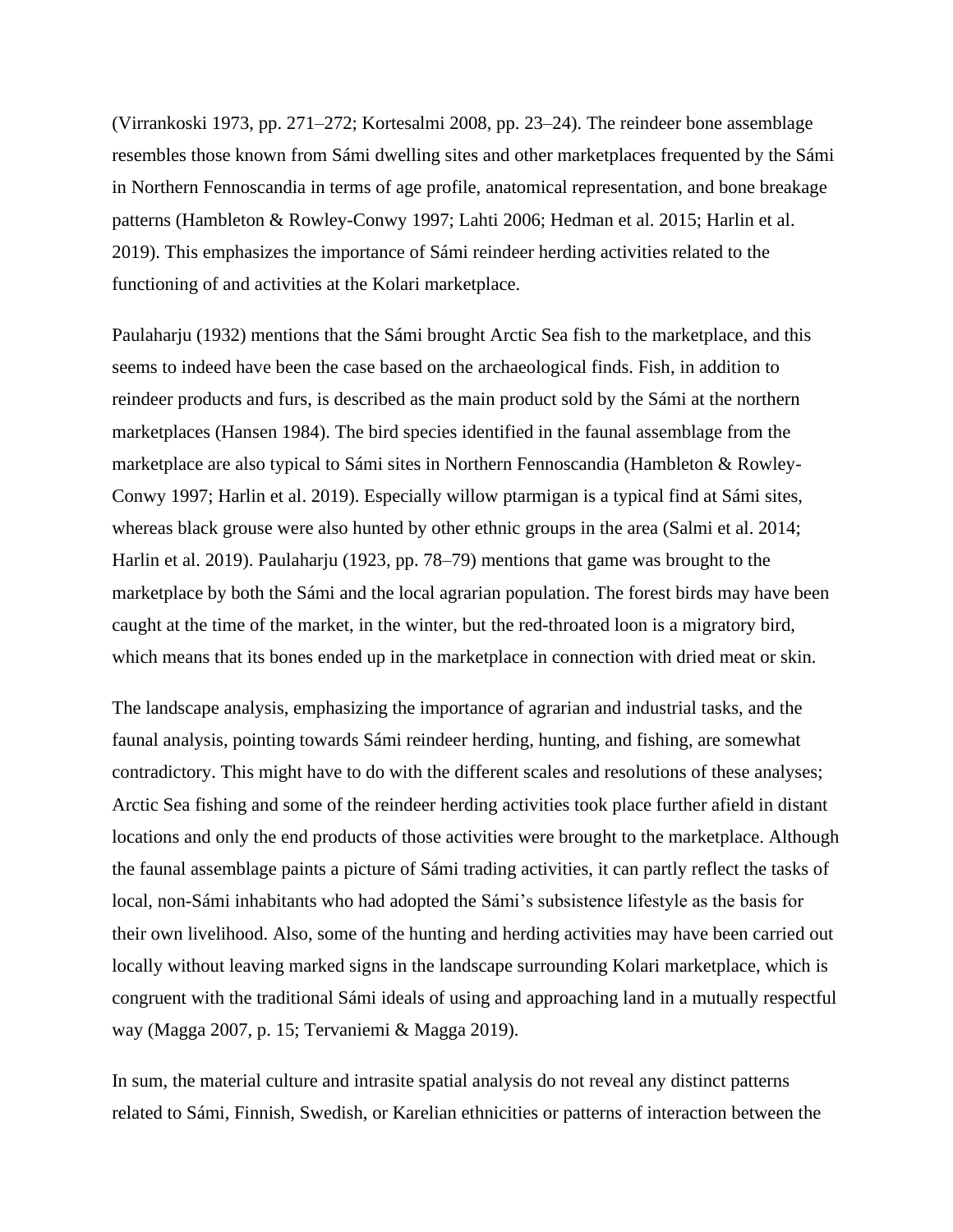ethnic groups. Then again, the faunal analysis emphasizes Sámi subsistence activities such as reindeer herding, hunting, and Arctic Sea fishing, and downplay the role of agrarian activities of the Finnish population. On the other hand, landscape analysis highlights the traces of agrarian and industrial activities. In particular, the former are tentatively associated with Finnish settlers, whereas industrial localities likely relate to both Sámi and Finns. The lack of material evidence of distinctly Sámi, Finnish, or Karelian material cultural practices and the contradictory results of the faunal and landscape analysis may partly relate to the resolution of our data, but they can also be interpreted as evidence of the integration of taskscapes and social worlds of the Sámi and the Finns at the marketplace and beyond, and the fluidity of cultural boundaries and identities. Although the establishment of the northern marketplaces was rooted in the needs of the state and the Church, and not in Sámi landscape use, the sites served multiple, social, economic, and religious functions for the Sámi (Wallerström 2017, pp. 169–183; Ylimaunu et al. 2017). A related argument has been presented for the Early Modern landscape in the Tornio River valley which was an amalgamation of Sámi and Swedish landscapes, enmeshed in colonial relationships, extractive industries and global trade networks, but at the same time imbued with considerable agency and participation of the Sámi in these activities and networks (Nordin 2020, pp. 131–142; Nordin & Ojala 2020).

In the taskscape surrounding Kolari marketplace, the agrarian, industrial, and commercial activities, including reindeer herding, fishing, and hunting, were among the everyday activities that were carried out by both the local Sámi and Finns. In addition to the people, also non-human actors such as reindeer, wild birds, and fish participated in the socially constructed spheres associated with these activities (Ingold 1993, p. 158; Ingold 1997, pp. 29–30; Magga 2007; Mazzullo & Ingold 2008, p. 3). By drawing our attention to who performed the tasks associated with Kolari marketplace and how the tasks of different actors are entwined (see Logan & Cruz 2014), the taskscape approach presented in this paper can contribute to the understanding of Sámi lives and their interconnectedness with others in the context of historical archaeology. Also, the relative scarcity of visible traces of Sámi activity around Kolari marketplace conforms with the long-standing Sámi ethical values and principles of land-use, which aim at leaving few marks of their past activities and dwelling in the landscape (e.g. Tervamäki & Magga 2019).

## **Conclusions**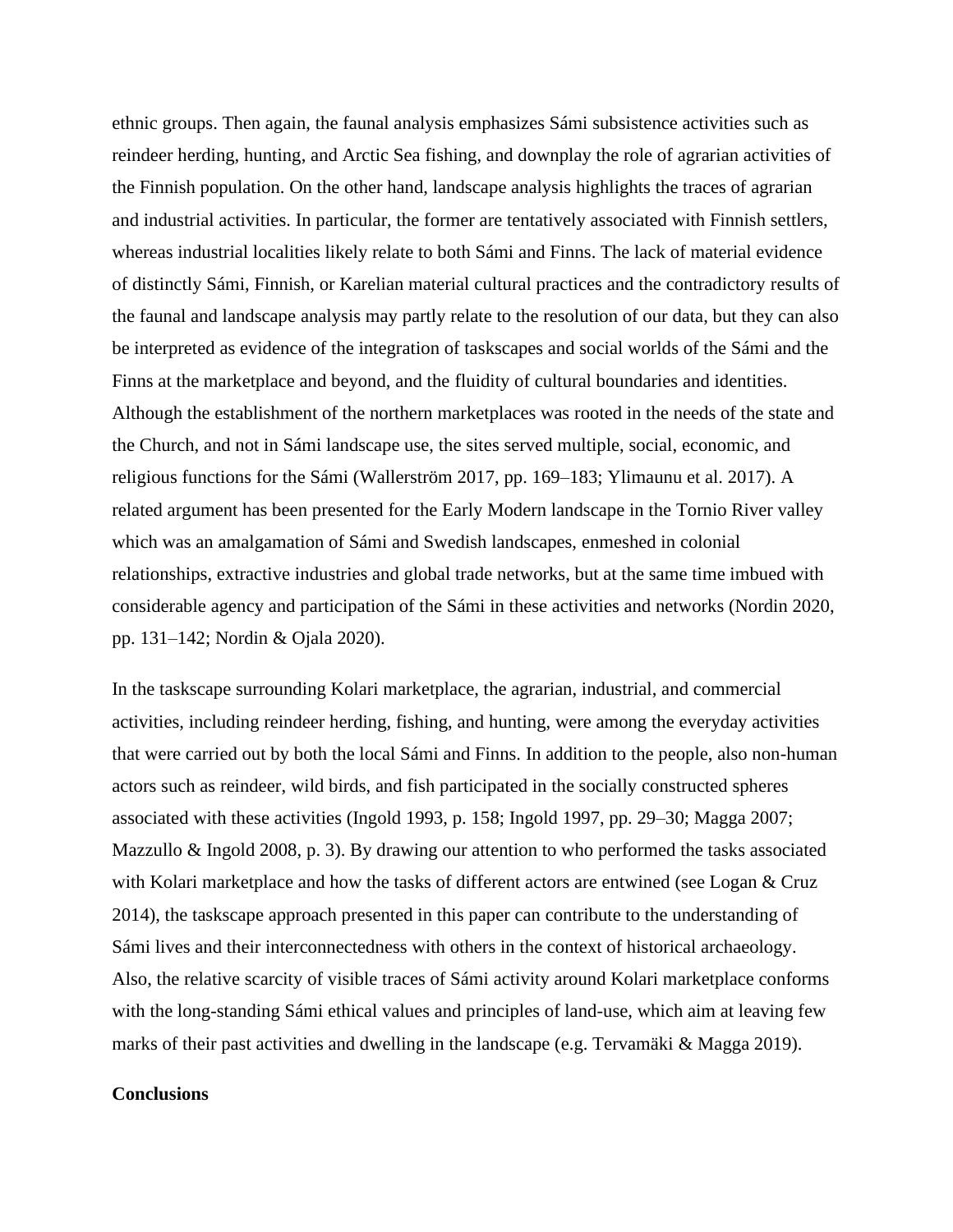Marketplaces have been described as meeting venues for people with different ethnic, cultural, and religious backgrounds and for the local population (Ylimaunu et al. 2017). Results from excavations and spatial analyses of Kolari marketplace confirm the descriptions that emphasized the multicultural nature of the yearly markets at Kolari. Kolari marketplace was tied to a taskscape of activities related to somewhat differing but intertwined livelihoods, old and new religion, and the activities of people with different backgrounds. The marketplace served not only as a meeting point for people exchanging products but also as a space for relaxing and spending time together, as well as maintaining and establishing social contact networks that traversed (fluid) cultural and ethnic boundaries.

## **Acknowledgements**

This research has received funding from the European Research Council (ERC) under the European Union's Horizon 2020 research and innovation programme (grant agreement No. 756431) and the Academy of Finland (project numbers 275635 and 308322).

## **Bibliography**

Åkerhagen, Arne 2004. *Svenska kritpipstilverkare och deras pipor*. SL, Tobaks- & Tändsticksmuseum

Äikäs, Tiina 2015. *From Boulders to Fells: Sacred Places in the Sámi Ritual Landscape*. Translated by Sarianna Silvonen. *Monographs of the Archaeological Society of Finland* 5. Available at: http://www.sarks.fi/masf/masf\_5/masf\_5.html [Visited 27 Feb 2020]

Bergling, Ragnar 1964. *Kyrkstaden i övre Norrland*. Umeå, Skytteanska samfundet

Eriksson, S. 2019. *Markkemisk undersökning av den gamla marknadsplatsen på Kolarinsaari, Kolari, Lappland, Finland.* Report 2019-031, Miljöarkeologiska laboratoriet. Umeå, Umeå University

Halinen, Petri 1992. Enontekiön Markkina – Kolmen kodan kaivaukset vuonna 1990. *Kentältä poimittua 2. Kirjoitelmia arkeologian alalta*. Huurre, Matti, Halinen, Petri, Lavento, Mika & Moisanen, Jukka (eds.) Helsinki, Museovirasto, pp. 39–44. Halinen, Petri 2007. Enontekiön Markkinan kirkko. *Peurakuopista kirkkokenttiin*. *Publications of the Giellagas Institute* 9. Harlin, Eeva-Kristiina & Lehtola, Veli-Pekka (eds.). Oulu, University of Oulu, pp. 68–177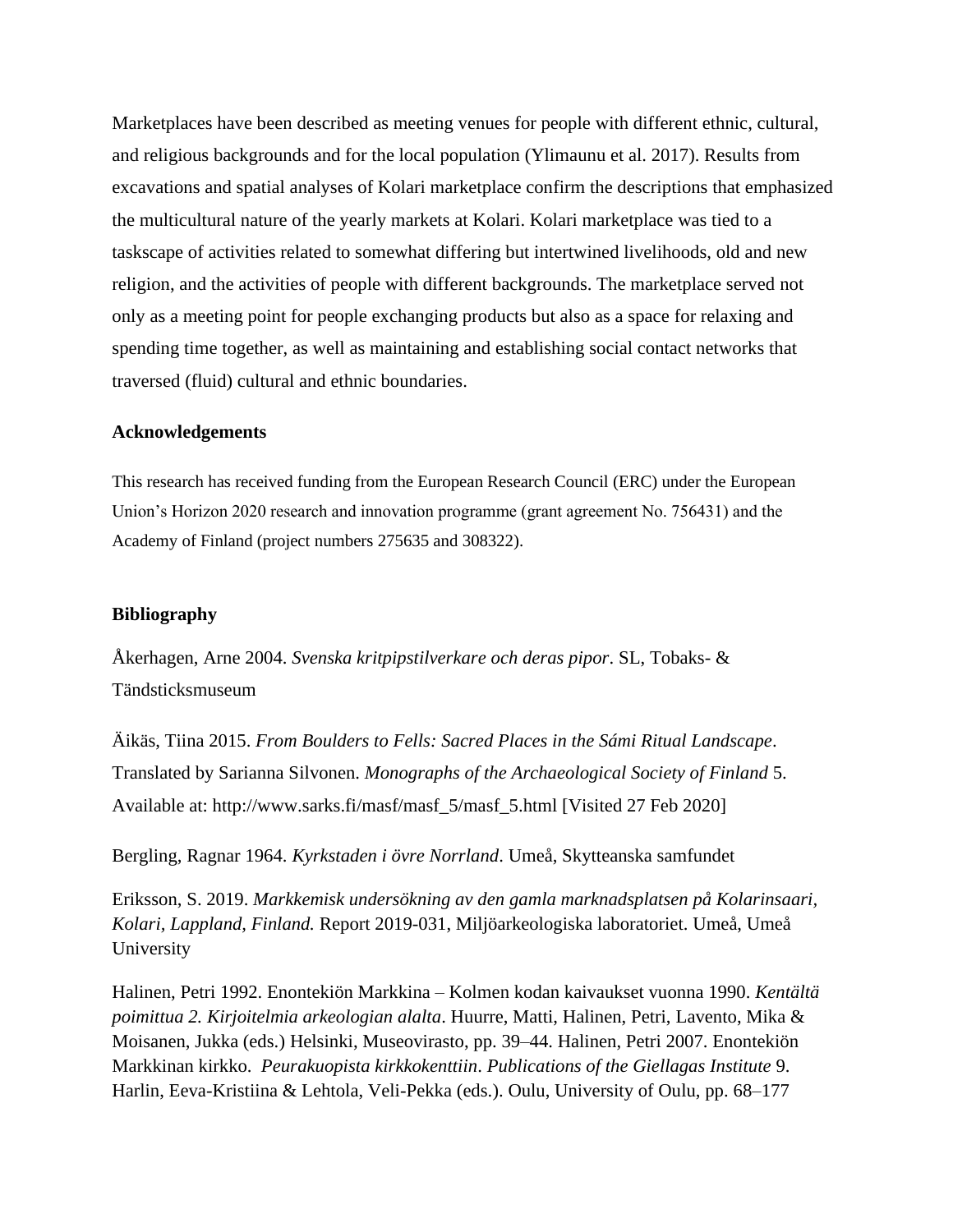Hambleton, Ellen & Rowley-Conwy, Peter 1997. The medieval reindeer economy at Gæccevaj'Njar'Ga 244 B in the Varanger Fjord, North Norway. *Norwegian Archaeological Review* 30(1), pp. 55–70

Hansen, Lars Ivar 1984. Trade and markets in northern Fenno‐Scandinavia A.D. 1550–1750. *Acta Borealia* 1(2), pp. 47–79

Harlin, Eeva-Kristiina, Mannermaa, Kristiina & Ukkonen, Pirjo 2019. Animal bones from medieval and early modern Saami settlements in Finnish Lapland. *Helsinki Harvest. Proceedings of the 11th Nordic Conference on the Application of Scientific Methods in Archaeology*. *Monographs of the Archaeological Society of Finland* 7. Mannermaa, Kristiina, Manninen, Mikael A., Pesonen, Petro & Seppänen, Liisa (eds.). Helsinki, Archaeological Society of Finland, pp. 149–177

Hedman, Sven-Donald, Olsen, Bjørnar & Vretemark, Maria 2015. Hunters, herders and hearths: Interpreting new results from hearth row sites in Pasvik, arctic Norway. *Rangifer* 35(1), pp. 1–24

Hennius, Andreas 2018. Viking Age tar production and outland exploitation. *Antiquity* 92(365), pp. 1349–1361

Herva, Vesa-Pekka 2009. Liminaalitilassa – ympäristösuhde, rannikkomaisema ja markkinapaikat historiallisen ajan pohjoisella Perämerellä. *Ei kiveäkään kääntämättä. Juhlakirja Pentti Koivuselle*. Ikäheimo, Janne & Lipponen, Sanna (eds.). Tornio, Pentti Koivusen juhlakirjatoimikunta, pp. 251–259

Huggert, Anders 2008. Hundraåriga kritpipor i bruk bland samer i 1890-talets Lappmark. *Fornvännen* 2008(103), pp. 23–28

Ingold, Tim 1993. The temporality of the landscape. *Conceptions of Time and Ancient Society. World Archaeology* 25(2), pp. 152–174

Ingold, Tim 1997. The picture is not a terrain: Maps, paintings and the dwelt-in world. *Archaeological Dialogues* 4(1), pp. 29–31

Ingold, Tim 2017. Taking taskscape to task. *Forms of Dwelling: 20 Years of Taskscapes in Archaeology*. Rajala, Ulla & Mills, Philip (eds.). Oxford,/Philadelphia, Oxbow Books, pp. 16–27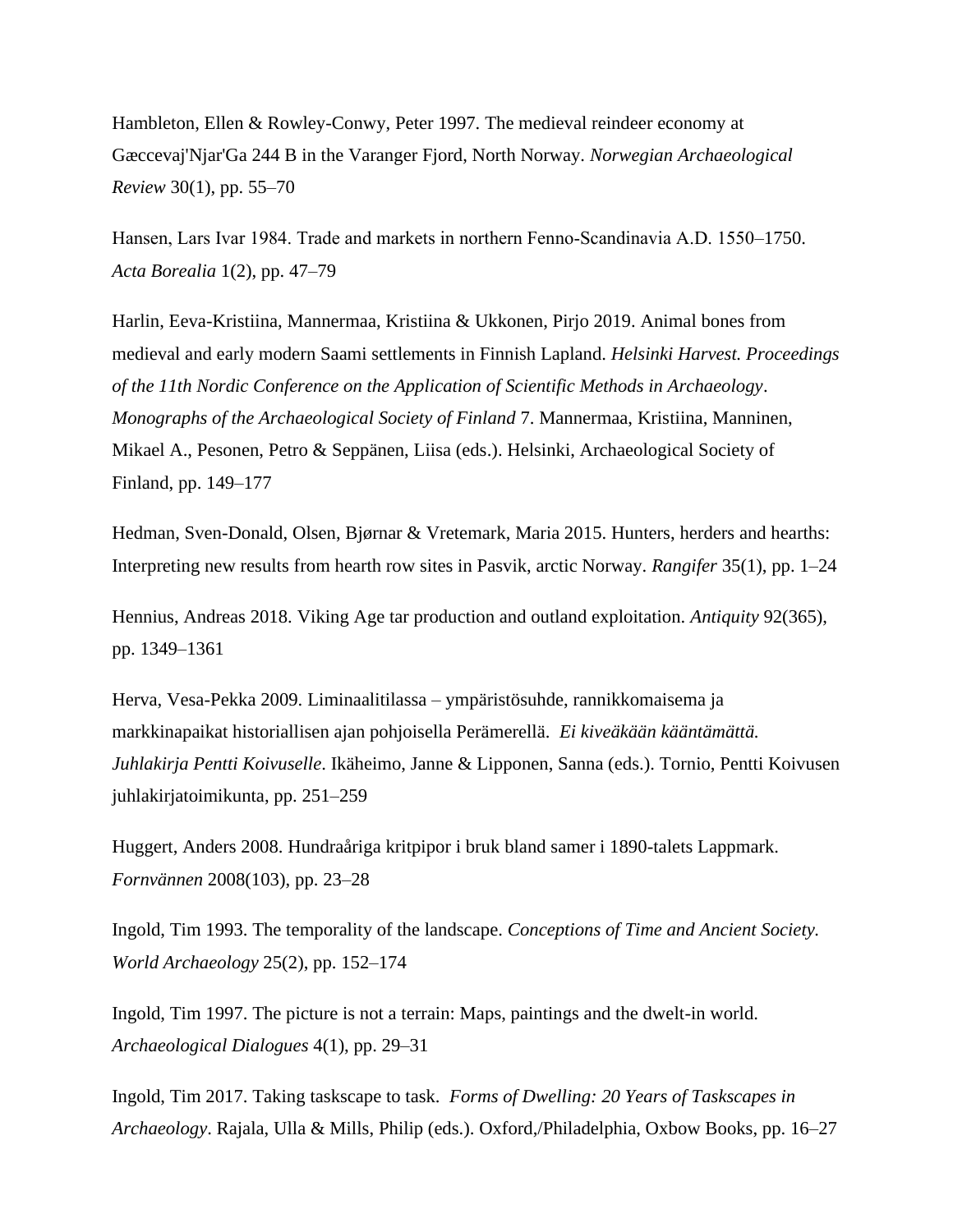Jaako, Pentti 1994. *Erämaatalosta seurakunnaksi: Kolarin seurakunnan historiikki*. Kolari, Kolarin seurakunta

Jerand, Philip, & Linderholm, Johan 2019. Possible traces of reindeer corralling at a hearth-row site from 1000–1300 CE in Northern Norway. *In Search of Hearths. Iskos* 22. Halinen, Petri & Olsen, Bjørnar (eds.). Helsinki, Finnish Antiquarian Society, pp. 31–39

Jerand, Philip, Linderholm, Johan, Hedman, Sven-Donald & Olsen, Bjørnar 2016. Spatial perspectives on hearth row site organisation in Northern Fennoscandia through the analysis of soil phosphate content. *Journal of Archaeological Science: Reports* 5, pp. 361–373

Karlsson, Nina 2006. *Bosättning och resursutnyttjande. Miljöarkeologiska studier av boplatser med härder inom perioden 600–1900 e. Kr inom skogssamiskt område*. *Studia Archaeologica Universitatis Umensis* 21. Umeå, Umeå Universitet

Kortesalmi, Juhani 2008. *Poronhoidon synty ja kehitys Suomessa*. Helsinki, Suomalaisen Kirjallisuuden Seura. Lahti, Eeva-Kristiina 2006. Bones from Sápmi: Reconstruction of the everyday life of two ancient Saami households. *People, Material Culture and Environment in the North. Proceedings of the 22nd Nordic Archaeological Conference*. Herva, Vesa-Pekka (ed.). Oulu, Oulun yliopisto, pp. 284–295

Logan, Amanda L. & Cruz, M. Dores 2014. Gendered taskscapes: Food, farming, and craft production in Banda, Ghana in the eighteenth to twenty-first centuries. *African Archaeological Review* 31, pp. 203–231.

Lundholm, Kjell 1991. Elinkeinojen kehitys. *Tornionlaakson historia 1: Jääkaudelta 1600 luvulle*. Hederyd, Olof, Alamäki, Yrjö & Kenttä, Matti (eds.). s.l., Tornionlaakson kuntien historiakirjatoimikunta, pp. 266–301.Magga, Päivi 2007. Rakennuksia, kotasijoja, muistoja: Saamelaista kulttuuriympäristöä inventoimassa. *Eletty, koettu maisema. Näkökulmia saamelaiseen kulttuurimaisemaan*. Elo, Tiina & Magga, Päivi (eds.). Suomen ympäristö 2007(34), pp. 11–24

Mazzullo, Nuccio & Ingold, Tim 2008. Being along: Place, time and movement among Sámi people. *Mobility and Place: Enacting Northern European Peripheries*. Bærenholdt, Jørgen Ole & Granås, Brynhild (eds.). Burlington, Ashgate, pp. 27–38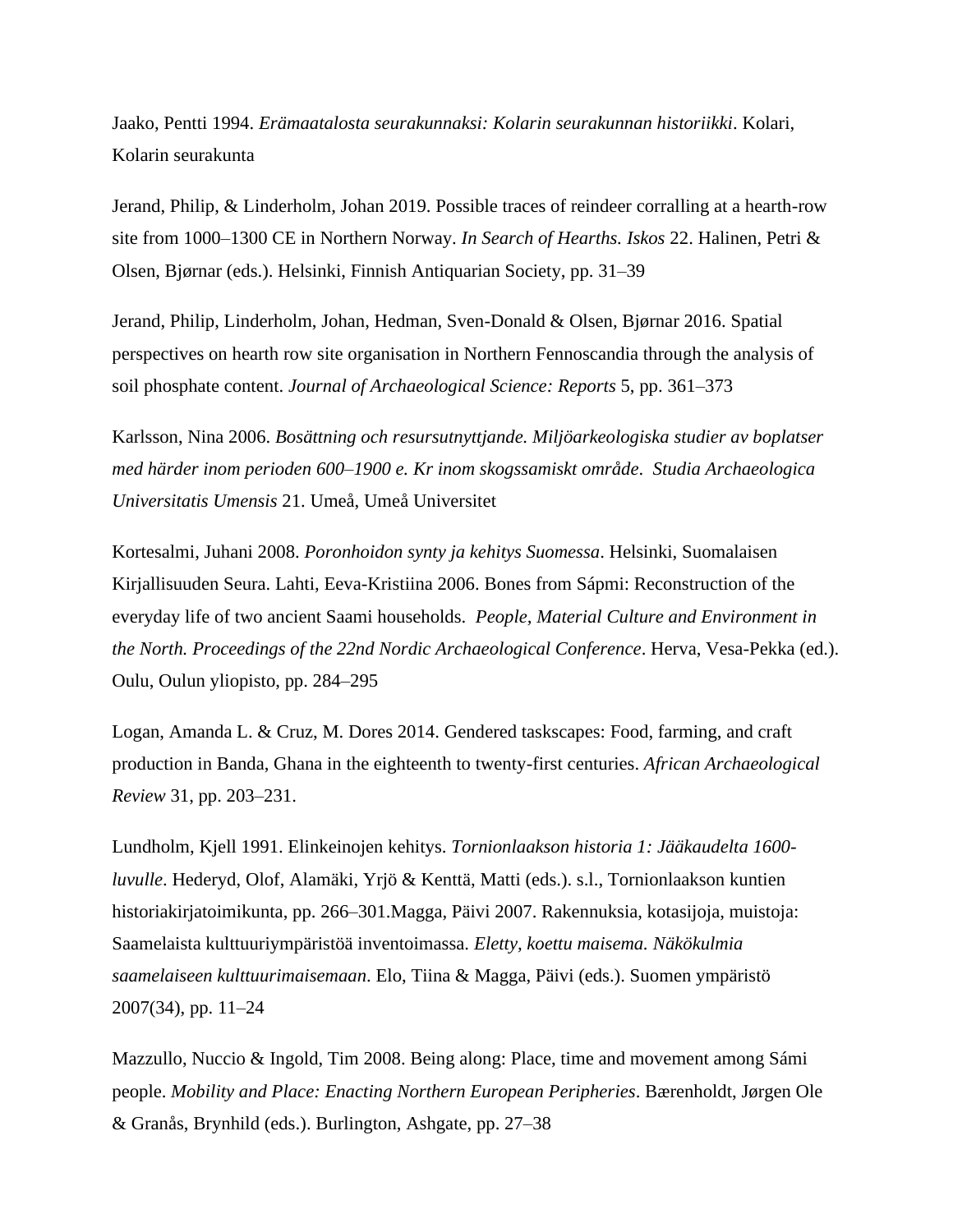Nordin, Jonas Monié 2020. *The Scandinavian Early Modern World: A Global Historical Archaeology*. London, Routledge

Nordin, Jonas Monié & Ojala, Carl-Gösta 2017. Copper worlds: A historical archaeology of Abraham and Jakob Momma-Reenstierna and their industrial enterprise in the Torne River Valley, c. 1650–1680. *Acta Borealia* 34(2), pp. 103–133

Nordin, Jonas Monié & Ojala, Carl-Gösta 2020. An industrial revolution in an Indigenous landscape: The copper extraction of the early modern Torne River valley in its global context. *Fennoscandia Archaeologica*, Vol. XXXVII, pp. 61–81

Nurmi, Risto 2011. *Development of the urban mind – an object biographical approach. The case study of the town of Tornio, northern Finland*. PhD dissertation, Archaeology. Oulu, University of Oulu

Ojala, Carl-Gösta, & Nordin, Jonas Monié 2015. Mining Sápmi: Colonial histories, Sámi archaeology, and the exploitation of natural resources in northern Sweden. *Arctic Anthropology* 52(2), pp. 6–21

Orton, David C., Morris, James, Locker, Alison, & Barrett, James H. 2014. Fish for the city: Meta-analysis of archaeological cod remains and the growth of London's northern trade. *Antiquity* 88(340), pp. 516–530

Paulaharju, Samuli 1932. *Vanhaa Lappia ja Peräpohjaa*. Helsinki, Suomalaisen Kirjallisuuden Seura

Rydström, G. 2009. *Det äldsta Lycksele: Öhn*. Skogsmuseet Rapport 8. Skogsmuseet, Lycksele.Salmi, Anna-Kaisa, Tranberg, Annemari, Pääkkönen, Mirva & Nurmi, Risto 2014. Becoming modern: Hybrid foodways in early modern Tornio, Northern Finland. *International Journal of Historical Archaeology* 18(3), pp. 489–512

Salmi, Anna-Kaisa, Äikäs, Tiina, Nurmi, Risto, Hakamäki, Ville, Jääskeläinen, Emilia & Kuvaja, Sami 2019. Lapin viimeinen markkina: Kolarin markkinakentän arkeologiaa. *Muinaistutkija* 2019(1), pp. 2–19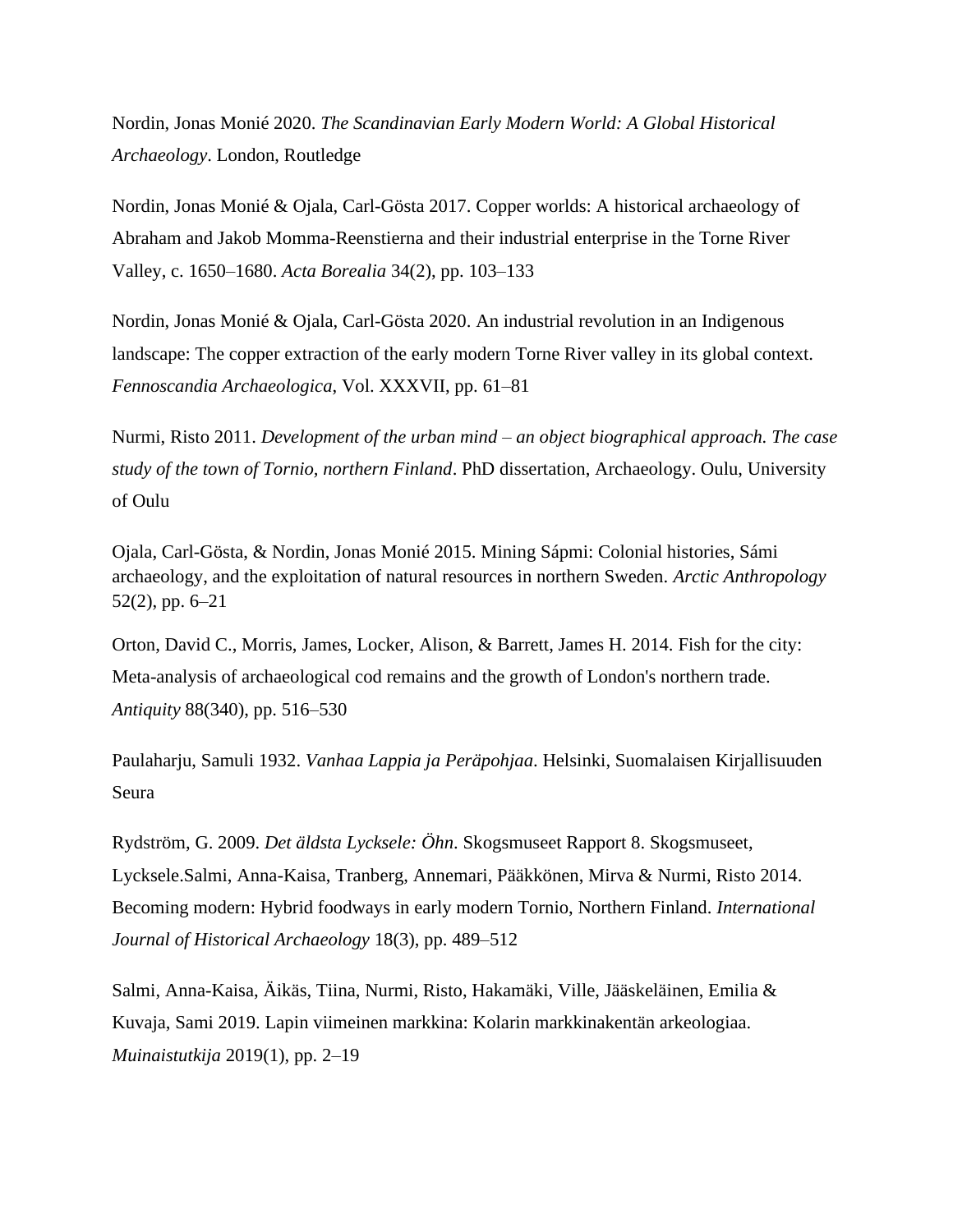Satokangas, Reija 1997. Nousun aika (1721–1859). *Keminmaan historia*. Koivunen, Pentti, Vahtola, Jouko, Satokangas, Reija & Itkonen, Martti (eds.). Jyväskylä, Keminmaan kunta & Keminmaan seurakunta, pp. 178–248

Seitsonen, Oula & Viljanmaa, Sami 2021. Transnational Landscapes of Sámi Reindeer: Domestication and Herding in Northernmost Europe 700–1800 A.D. *Journal of Field Archaeology* (online first): 1–20

Starlander, Jakob 2020. Conflict and negotiation: Management of forest commons in seventeenth-century Northern Finland. *Scandinavian Economic History Review* (online first): 1– 18

Taivainen, Jouni 2016. Metsiemme musta kulta: Arkeologinen näkökulma tervan ja hiilen tuotantoon Suomessa. *Susikko* 2016(1), pp. 21–23

Tervaniemi, Saara E. & Magga, Päivi 2019. Belonging to Sápmi: the Sámi conceptions of home and home region. *Knowing from the indigenous North: Sámi approaches to history, politics and belonging.* Hylland Eriksen, Thomas, Valkonen Sanna & Valkonen, Jarno (eds.)*.* Abingdon, Routledge, pp 75–90

Thomas, Julian 2017. Concluding remarks: Landscape, taskscape, life. *Forms of Dwelling. 20 Years of Taskscapes in Archaeology*. Rajala, Ulla & Mills, Philip (eds.). Oxford/Philadelphia, Oxbow Books, Pp. 268–279

Tresk, Olof 1928. *Kartor över Kemi och Torne lappmarker 1642 och 1643*. Stockholm. Nordisk Rotogravyr.

Virrankoski, Pentti 1973. *Pohjois-Pohjanmaan ja Lapin historia III, Pohjois-Pohjanmaa ja Lappi 1600-luvulla*. Pohjois-Pohjanmaan, Kainuun ja Lapin Maakuntaliittojen yhteinen historiatoimikunta, Oulu.Wallerström, Thomas 2017. *Kunglig makt och samiska bosättningsmönster. Studier kring Väinö Tanners vinterbyteori.* Oslo, Novus forlag

Ylimaunu, Timo 2007. *Aittakylästä kaupungiksi: Arkeologinen tutkimus Tornion kaupungistumisesta 18. vuosisadan loppuun mennessä*. Rovaniemi, Pohjois-Suomen historiallinen yhdistys